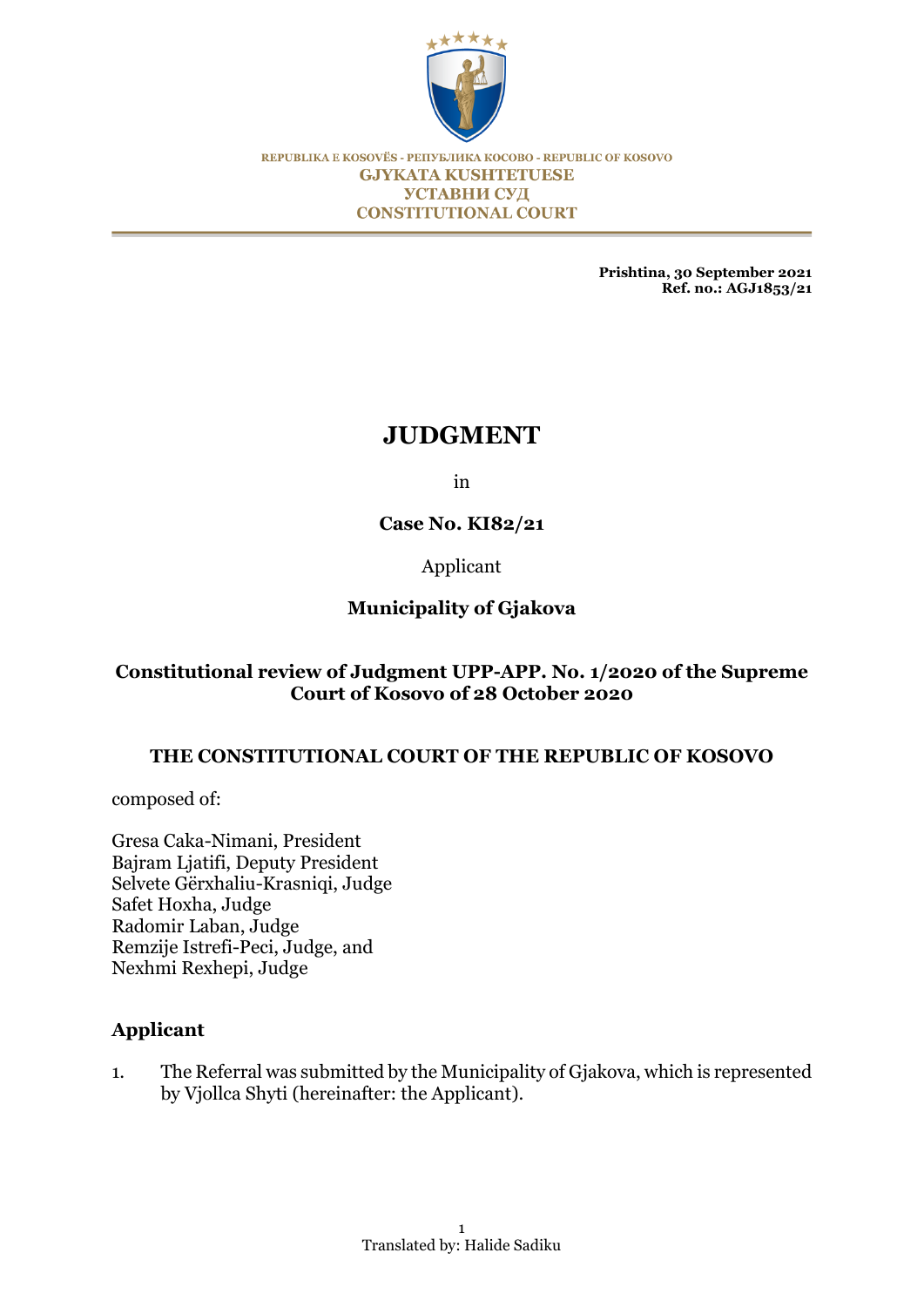# **Challenged decision**

- 2. The Applicant challenges Judgment [UPP. APP-1/2020] of 28 October 2020 of the Supreme Court of the Republic of Kosovo (hereinafter: the Supreme Court).
- 3. The Applicant was served with the challenged Judgment on 12 April 2021.

## **Subject matter**

4. The subject matter is the request for constitutional review of the challenged Judgment, which, according to the Applicant's allegations, was rendered in violation of his fundamental rights and freedoms guaranteed by Article 31 [Right to Fair and Impartial Trial] of the Constitution of the Republic of Kosovo (hereinafter: the Constitution), and Article 6 [Right to a fair trial] of the European Convention on Human Rights (hereinafter: the ECHR).

# **Legal basis**

5. The Referral is based on paragraph 4 of Article 21 [General Principles} and paragraphs 1 and 7 of Article 113 [Jurisdiction and Authorized Parties] of the Constitution, Articles 22 [Processing Referrals] and 47 [Individual Requests] of Law No. 03/L-121 on the Constitutional Court of the Republic of Kosovo (hereinafter: the Law) and Rule 32 [Filing of Referrals and Replies] of the Rules of Procedure of the Constitutional Court of the Republic of Kosovo (hereinafter: the Rules of Procedure).

# **Proceedings before the Court**

- 6. On 29 April 2021, the Applicant submitted the Referral by mail service to the Constitutional Court of the Republic of Kosovo (hereinafter: the Court).
- 7. On 17 May 2021, pursuant to paragraph 5 of Article 114 [Composition and Mandate of the Constitutional Court] of the Constitution and Rule 12 (Election of President and Deputy President) of the Rules of Procedure, Judge Gresa Caka-Nimani was elected President of the Constitutional Court.
- 8. On 18 May 2021, the President of the Court appointed Judge Gresa Caka-Nimani as Judge Rapporteur and the Review Panel composed of Judges: Bekim Sejdiu (Presiding), Remzije Istrefi-Peci and Nexhmi Rexhepi (members).
- 9. On 24 May 2021, the Court notified the Applicant about the registration of the Referral and requested the completion of the referral form of the Court, as well as the specific power of attorney for representation before the Court.
- 10. On 25 May 2021, based on item 1.1 of paragraph 1 of Article 9 (Prior termination of the mandate) of the Law and Rule 7 (Resignation of Judges) of the Rules of Procedure, Judge Bekim Sejdiu resigned as a judge before the Constitutional Court.
- 11. On 27 May 2021, the President of the Court Arta Rama-Hajrizi, appointed Judge Selvete Gërxhaliu-Krasniqi as member of the Review Panel replacing Judge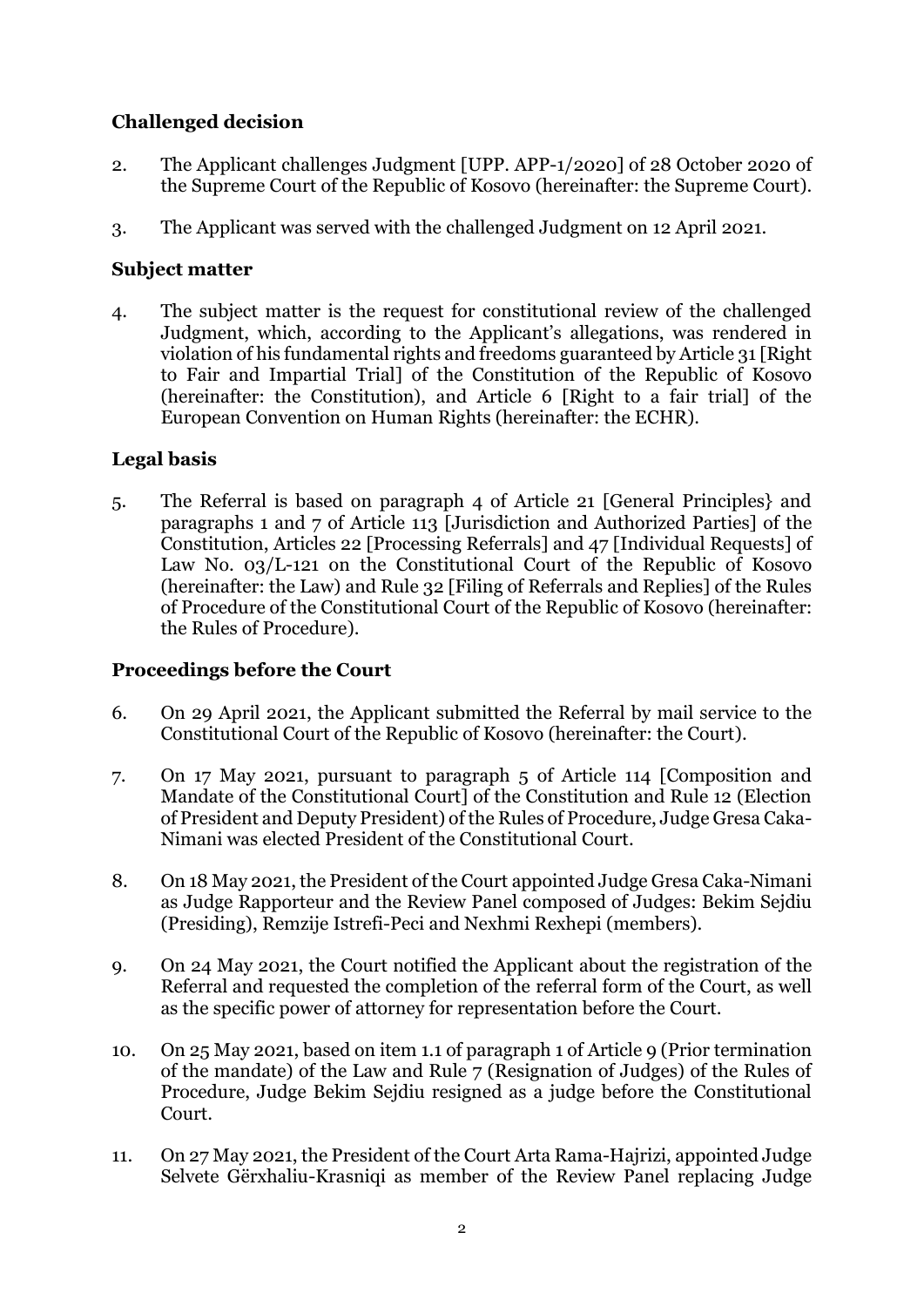Bekim Sejdiu. Judge Selvete Gërxhaliu-Krasniqi was appointed as Presiding of the Review Panel.

- 12. On 1 June 2021, the interested party, Afrim Radoniqi, submitted a request for providing information regarding Referral KI82/21.
- 13. On 8 June 2021, the President of the Court Arta Rama-Hajrizi, by Decision No. KI82/21, appointed Judge Radomir Laban as Judge Rapporteur replacing Judge Gresa Caka-Nimani.
- 14. On 11 June 2021, the Applicant submitted to the Court by email the completed form as well as the specific power of attorney for representation before the Court.
- 15. On 24 June 2021, the Court notified the interested party, Afrim Radoniqi, about the registration of the Referral and provided the latter with a copy of the Referral.
- 16. On 24 June 2021, the Court notified the Supreme Court about the registration of the Referral and requested information that: *(1) have you notified the Applicant, in this case the Municipality of Gjakova, regarding the proposal for repetition of the procedure? What is the legal obligation for such a notice?; and (2) The Applicant - Municipality of Gjakova, alleges that the Supreme Court allowed the use of an unauthorized legal remedy, as the repetition of the procedure is not prescribed in the Law on Administrative Conflicts, but only. What is the position of the Supreme Court regarding this allegation of the Municipality of Gjakova?*
- 17. On 26 June 2021, pursuant to paragraph 4 of Rule 12 of the Rules of Procedure and Decision KK-SP 71-2/21, Judge Gresa Caka-Nimani took over the duty of the President of the Court, while based on item 1.1 of paragraph 1 of Article 8 (Termination of mandate) of the Law, President Arta Rama-Hajrizi ended the mandate of the President and Judge of the Constitutional Court.
- 18. On 1 July 2021, the interested party, Afrim Radoniqi, submitted to the Court his comments regarding the case KI82/21.
- 19. On 2 July 2021, the Supreme Court responded to the Court's request for additional information.
- 20. On 7 July 2021, the Court requested the Basic Court to notify the Court regarding the date on which the Applicant was served with the challenged Judgment of the Supreme Court.
- 21. On 9 July 2021, the Basic Court submitted to the Court the acknowledgment of receipt indicating that the Applicant was served with the challenged Judgment on 12 April 2021.
- 22. On 9 September 2021, the Review Panel considered the report of the Judge Rapporteur, and unanimously recommended to the Court the admissibility of the Referral.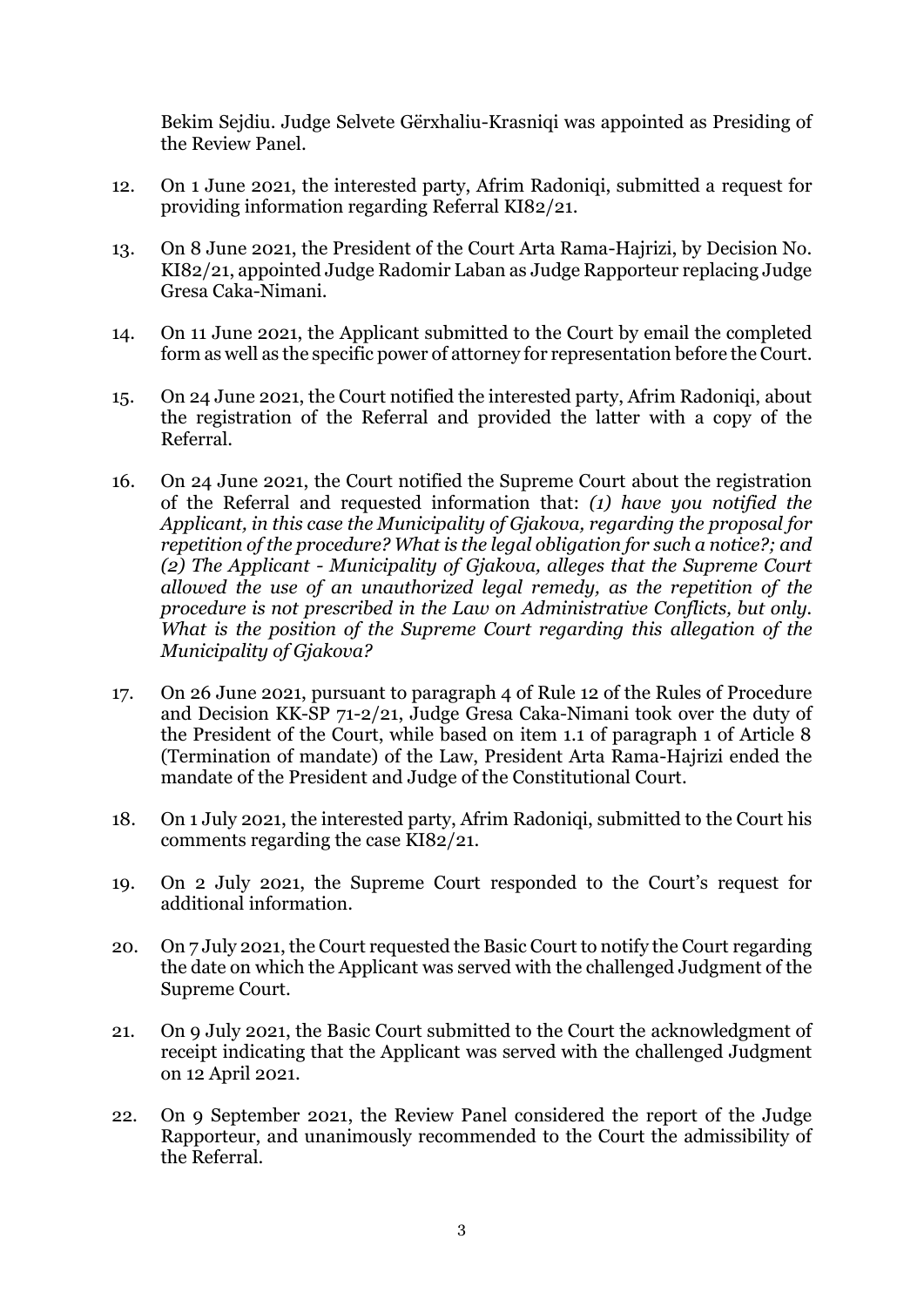## **Summary of facts**

- 23. Initially, the interested party, Afrim Radoniqi, was a party before the Court also in the case KI32/17, in which the subject of review was the Judgment [Pml. No. 276/2016] of 5 December 2016 of the Supreme Court. In this case the Court by the Resolution on Inadmissibility had decided that the Referral is manifestly illfounded on constitutional basis.
- 24. It follows from the case file that the interested party, Afrim Radoniqi, was employed in the Municipality of Gjakova in the position of Lawyer, starting from 2008. During the time the interested party was working, the Municipality of Gjakova had received notifications from the Prosecution for initiating the investigation actions against him for committing criminal offenses during the exercise of his function, due to the criminal offense of falsifying official document under Article 434 paragraph 1 of the Criminal Code of the Republic of Kosovo (hereinafter: CCRK), the offense of abusing official position or authority under Article 422 paragraph 1 of the CCRK and the criminal offense of conflict of interest under Article 424 paragraph 1 and paragraph 4 of the CCRK. Consequently, on 25 March 2014, the President of Municipality by Decision [01 No. 118-2664] decided to suspend Afrim Radoniqi with payment of 50% of his salary, until a decision is rendered by the Court, and that the employer after the completion of the court proceedings will act in accordance with the law on civil service of Kosovo. Against the Decision of the Municipality of Gjakova, the interested party, Afrim Radoniqi, filed a complaint with the Independent Oversight Board for the Civil Service of Kosovo (hereinafter: IOBCSK).
- 25. On 22 October 2014, the IOBCSK by Decision [No. A.02/354/2014] rejected as ungrounded the appeal of the interested party Afrim Radoniqi, upholding the abovementioned Decision for preventive suspension of the Municipality of Gjakova.
- 26. On 18 November 2014, the interested party, Afrim Radoniqi, by a lawsuit requested the Basic Court to annul the Decision [No. A. 02/354/2014] of the respondent IOBCSK, of 22 October 2014, by which his appeal against the decision [no. 118-2624/2014] of the President of the Municiplaityof of Gjakova 25 March 2014 for preventive suspension was rejected. He alleged that the IOBCSK Decision contained violation of the provisions of the Law on Administrative Procedure and the Regulations on Rules and Complaints Procedures.
- 27. On 15 July 2016, the IOBCSK, in its capacity as a respondent, filed a response to the lawsuit challenging the aforementioned lawsuit alleging that it did not result from the facts and evidence presented and that the claimant could not substantiate by any evidence his allegations, proposing to reject the claimant's lawsuit as ungrounded, while upholding its decision.
- 28. On 13 September 2016, the Basic Court in Prishtina, by Judgment [A. No. 2306/14] decided to: (i) Approve the statement of claim of the interested party Afrim Radoniqi as grounded; and (ii) Decision [A02/354/2014] of 22 October 2014, of the respondent-IOBCSK is annulled and the case is remanded to the respondent for reconsideration and decision.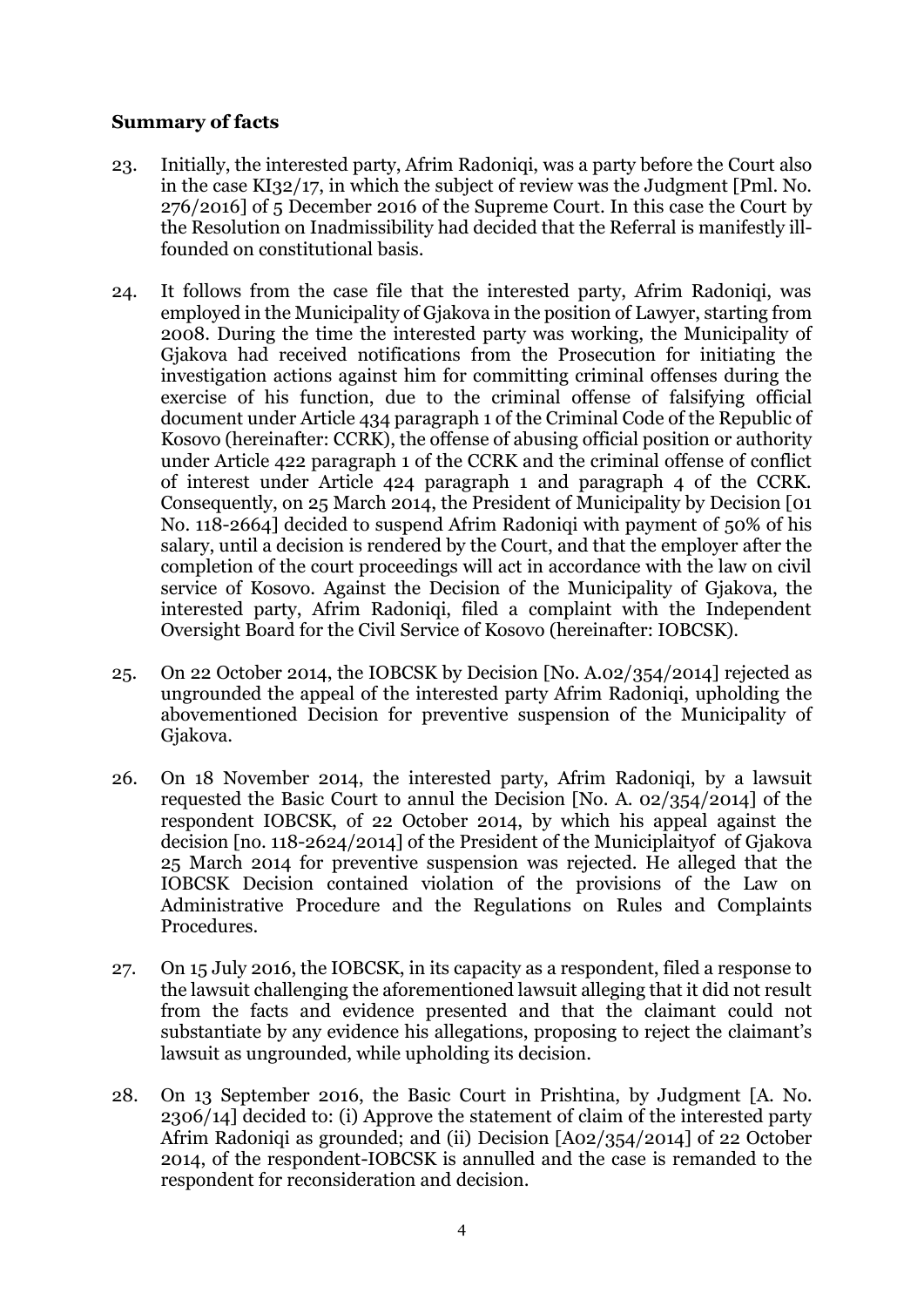- 29. On an unspecified date, the IOBCSK filed an appeal with the Court of Appeals on the grounds of: (i) essential procedural violations; (ii) erroneous and incomplete determination of factual situation; and (iii) erroneous application of the substantive law with the proposal that the above Judgment is repealed and the decision [A/02/354/2014] of 22 October 2014 of the IOBCSK be upheld. Response to the appeal was filed by the interested party, Afrim Radoniqi, with the proposal that the IOBCSK appeal be rejected as ungrounded, while the abovementioned judgment be upheld.
- 30. On 21 March 2017, the Court of Appeals by Judgment [AA. No. 20/2017] rejected as ungrounded the appeal of the respondent IOBCSK, while the Judgment of the Basic Court is upheld.
- 31. On 15 May 2017, in the review and reconsideration procedure, the IOBCSK by Decision [A/02/436/2016] decided: (i) to reject the complaint of 22 August 2014, submitted by the interested party, Afrim Radoniqi as ungrounded; and (ii) upheld the Decision on suspension [01 No. 118-2664) of 25 March 2014, of the Municipality of Gjakova.

# *Procedure of proposal for Enforcement of Judgment [AA. No. 20/2017] of 21 March 2017 of the Court of Appeals*

- 32. On 2 November 2017, the interested party, Afrim Radoniqi, submitted a proposal for enforcement against the Applicant, Municipality of Gjakova, for the enforcement of the execution document, Judgment [A. No. 2306/14] of 13 September 2016 upheld by Judgment [AA. No. 20/2017] of 21 March 2017, of the Court of Appeals.
- 33. On 8 December 2017, the Applicant, the Municipality of Gjakova, filed an objection against the Enforcment Order stating that: (i) the Basic Court has no subject matter jurisdiction to grant the proposed enforcement; (ii) the execution of administrative decisions is done by the competent authority of the Administration. Consequently, the Applicant stated that the proposal for enforcement is premature and without subject of enforcement, because by the Judgment of the Court of Appeals does not recognize the right of the creditor Afrim Radoniqi, but it was decided to remand the case to the IOBCSK for review and reconsideration. The interested party, Afrim Radoniqi, did not respond to the objection.
- 34. On 26 December 2017, the Basic Court in Gjakova by Decision [CP. No. 279/17] approved as grounded: (i) the objection of the debtor, Municipality of Gjakova, of 8 December 2017; and (ii) annulled the Decision on enforcement of the Basic Court [CP. No. 279/17] of 2 November 2017, and quashed all enforcement actions taken by the latter.

## *Criminal proceedings against Afrim Radoniqi and his dismissal*

35. On 18 July 2016, the Basic Court in Gjakova, by Judgment [PKR. No. 105/15] the interested party, Afrim Radoniqi: (i) acquitted of the charge for criminal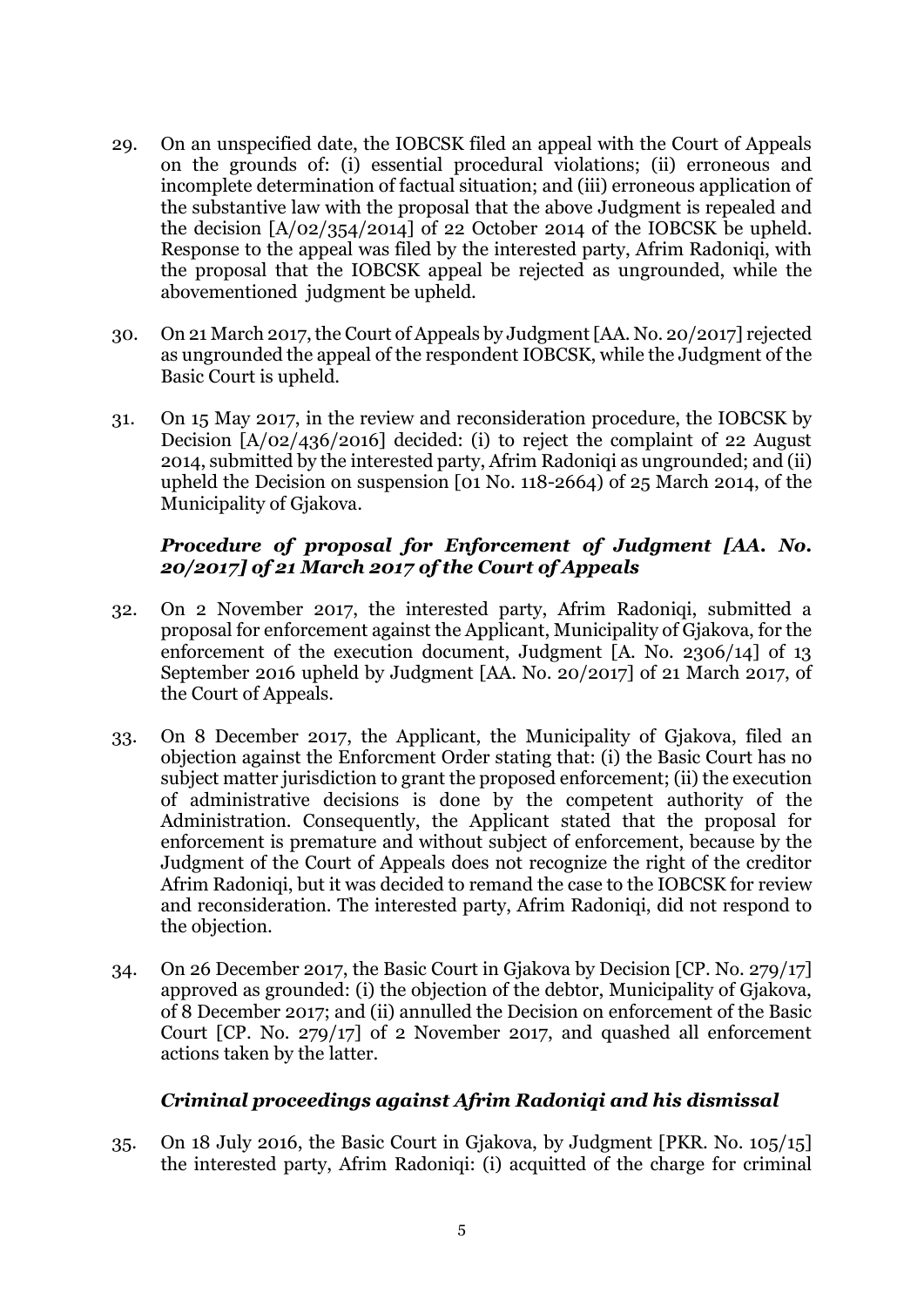offense of falsifying an official document under Article 434 paragraph 1 of the Criminal Code; (ii) acquitted of the charge for the criminal offense of abuse of official position or authority under Article 422 paragraph 1 of the CCRK; (iii) found guilty of committing a criminal offense a conflict of interest under Article 424 paragraphs 1 and 4 of the CCRK, for which a fine in the amount of  $\epsilon$  3,000 was imposed, which the accused was obliged to pay within 15 days after the entry into force of the Judgment.

- 36. On 9 August 2016, the interested party, Afrim Radoniqi, filed an appeal against point III of the abovementioned Judgment, on the grounds of: (i) essential violation of the provisions of the criminal procedure; (ii) erroneous and incomplete determination of factual situation; (iii) violation of the Criminal Law and the decision regarding the criminal sanction, with the proposal to approve his appeal as grounded; and (iv) modify point III of the above Judgment, or decide to remand the matter to the court of first instance for retrial and reconsideration.
- 37. On 20 September 2016, the Court of Appeals, by Judgment [PAKR. No. 497/16] decided that: (i) with the partial approval of the appeal of the interested party, Afrim Radoniqi, the Judgment of the Basic Court in Gjakova [PKR. no. 105/15] of 18 July 2016, only in relation to the decision on the criminal sanction so that the accused for a criminal offense Conflict of interest under Article 424 paragraph 1 in conjunction with paragraph 4 of the CCRK, is sentenced to a fine in the amount of 2000 (two thousand) euro, which fine is obliged to pay within (fifteen) days after the entry into force of this Judgment; (ii) in the acquittal part the judgment remains unaffected.

# *Procedure for dismissal of the interested party, Afrim Radoniqi*

- 38. Municipality of Gjakova, based on Judgment [PAKR. No. 497/16] of the Court of Appeals, initiated disciplinary proceedings against Afrim Radoniqi. Thus, on 7 March 2017, the Disciplinary Commission in the Municipality of Gjakova by Decision [01/070-01/2927] decided to terminate the employment relationship, while the interested party, Afrim Radoniqi, was found guilty of committing the criminal offense of conflict interest.
- 39. On 30 March 2017, the interested party filed an appeal against the Decision of the Disciplinary Commission of the Municipality of Gjakova.
- 40. On 5 May 2017, the Dispute Resolution and Complaints Commission in the Municipality of Gjakova, by Decision [01-070-7914] found that Decision [01- 070-7914] of the Disciplinary Commission, of 7 March 2017 is in accordance with paragraph 4 of Article 63 (Responsibilities) of the Law on Civil Service of Kosovo, which stipulates that *"If the Civil Servant is found guilty by final decision and is convicted of criminal offence with elements that comprise violations of civil service principles and rules from employer body should initiate the procedure for dismissal of the Civil Servant".*
- 41. On an unspecified date, the interested party, Afrim Radoniqi, filed an appeal with the IOBCSK against the above-mentioned Decision of the Dispute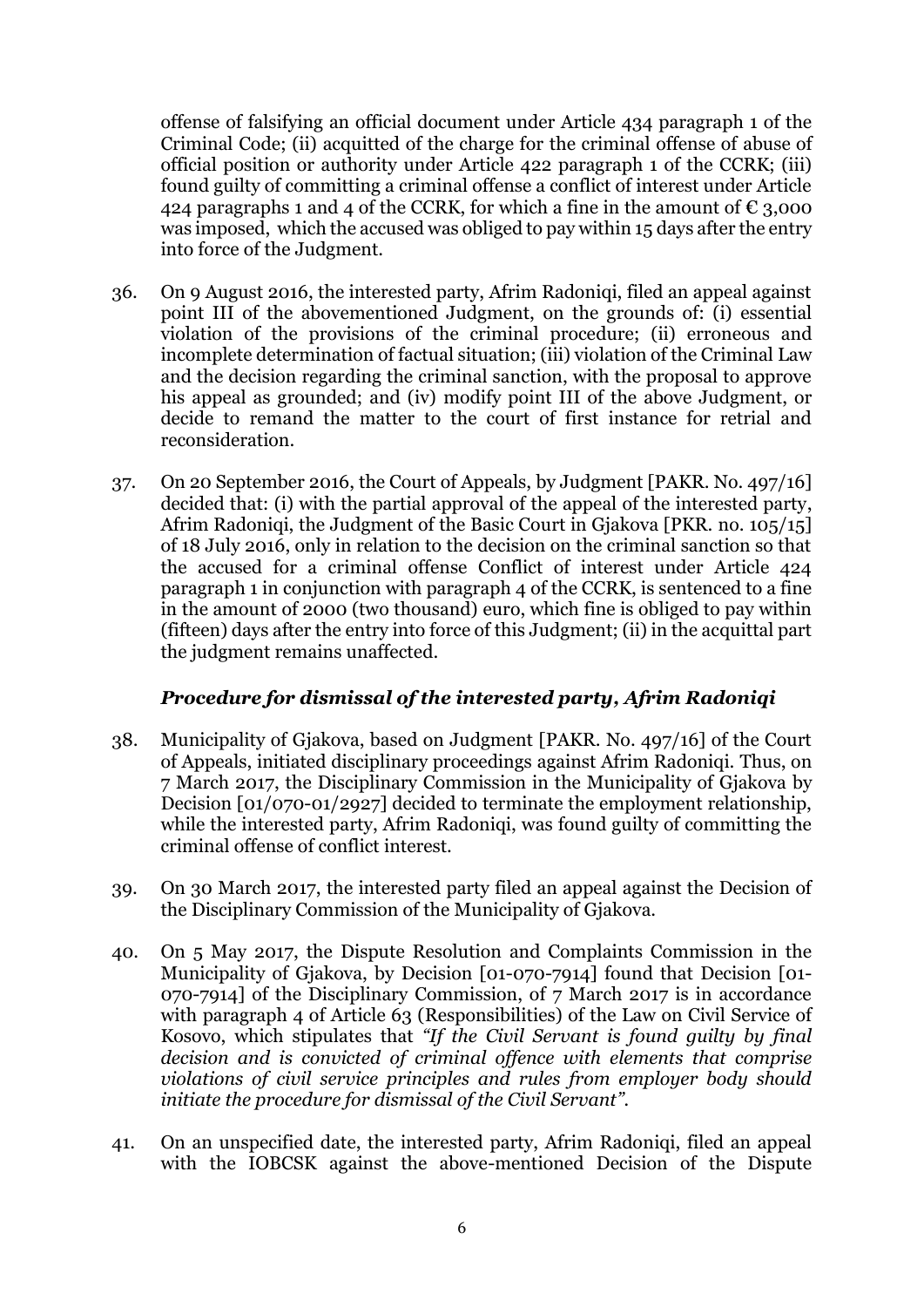Resolution and Complaints Commission in the Municipality of Gjakova, requesting that he be reinstated to work.

- 42. On 18 July 2017, the IOBCSK by Decision [A/02/250/2017] rejected the appeal of the interested party and upheld the decisions of the Disciplinary Commission and the Dispute Resolution and Complaints Commission of the Municipality of Gjakova.
- 43. On 17 August 2017, the interested party, Afrim Radoniqi, filed a lawsuit with the Basic Court in Prishtina requesting the annulment of the decisions of the respondent IOBCSK, namely: (i) Decision [A/02/436/2016] of 15 May 2017 (mentioned in paragraph 30, which upheld the Decision of the President of Municipalityfor suspension); and (ii) Decision [A/02/250/2017] of 18 July 2017 (which upheld Decision [01-070-7914] of the Dispute Resolution and Complaints Commission).
- 44. The Basic Court in Prishtina (hereinafter: the Basic Court) initially joinder the two cases, as the subject of the statement of claim and the parties were the same, and on 9 August 2018, by Judgment [A. No. 975/2017] decided to: (i) Approve in part as grounded, the statement claim of the interested party, Afrim Radoniqi; (ii) to annul the Decision  $[Ao2/25O/20 17]$  of 18 July 2017, of the respondent IOBCSK and the decisions of the Municipality of Gjakova, the Decision of the Dispute Resolution and Complaints Commission [no. 01-070-7914], of 5 May 2017 and the Decision of the Disciplinary Commission [01-070-01-2927] of 7 March 2017 and obliges the Municipality of Gjakova to return the claimant, Afrim Radoniqi, to his working place, Municipal Public Lawyer with all rights from the employment relationship according to the Appointment Act [01-118- 143-9] of 1 June 2013 from the moment of leaving the employment relationship according to the decision of the Municipality of Gjakova of 7 March 2017; (iii) The part of the claimant's statement of claim, requesting the annulment of the Decision [A02/436/2017] of 15 May 2017 of the respondent, the IOBCSK and the Decision of the Municipality of Gjakova [118-2624/2014], of 25 March 2014, is rejected as ungrounded.
- 45. On 14 September 2018, the Applicant, Municipality of Gjakova, filed an appeal against the approving part, namely points I and II of the enacting clause of the abovementioned Judgment, on the grounds of essential violation of the provisions of the contested procedure, erroneous and incomplete determination of factual situation and erroneous application of the substantive law, with the proposal that the Court of Appeals approve as grounded the appeal filed by him and the case be remanded to the first instance court for retrial and reconsideration.
- 46. On 17 September 2018, the interested party, Afrim Radoniqi, filed an appeal against point III of the abovementioned Judgment of the Basic Court, on the grounds of violation of the provisions of the court procedure; erroneous and incomplete determination of factual situation and erroneous application of substantive law, with the proposal that the appeal be approved as grounded, the point III of the Judgment [A. No. 975/18] of the Basic Court be modified, the Municipality of Gjakova be obliged to compensate to claimant Afrim Radoniqi the unpaid personal income in the amount of 50% by calculating the legal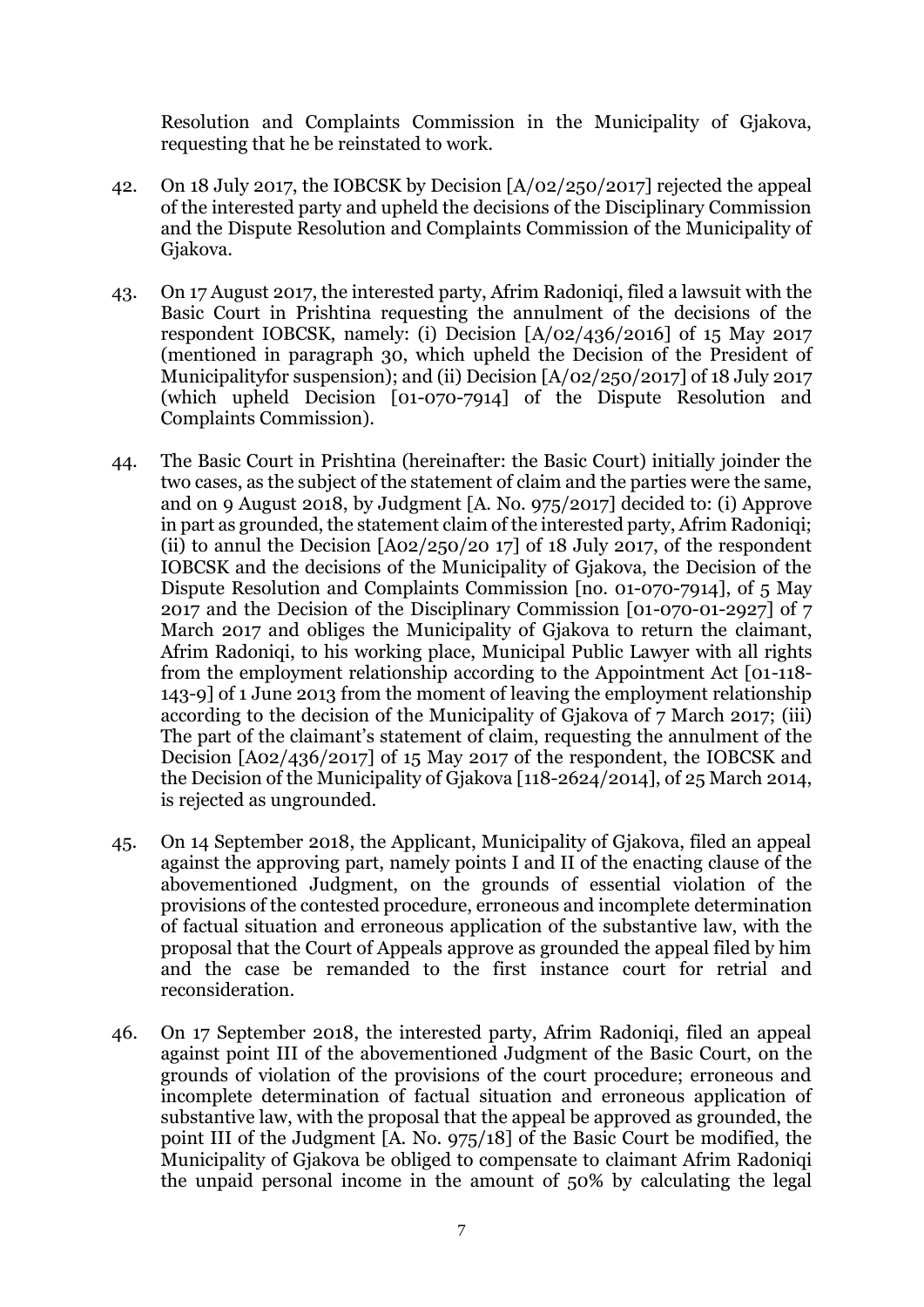interest starting from 25 March 2014 until 5 May 2017 and the compensation of all other benefits from the employment relationship.

- 47. On 21 September 2018, the IOBCSK filed an appeal against the aforementioned Judgment of the Basic Court, on the grounds of violation of the provisions of the administrative procedure; erroneous determination of factual situation and erroneous application of substantive law, with the proposal that the appealed Judgment be annulled as non based on law.
- 48. On 26 September 2018, the Municipality of Gjakova submitted a response to the appeal, stating that the Basic Court, when deciding on point III of its Judgment, provided sufficient reasons, clear and based on legal provisions, and that the substantive law was correctly applied.
- 49. On 5 November 2019, the Court of Appeals by Decision [AA. No. 505/2018]: (i) rejects as ungrounded the appeal of the interested party, Afrim Radoniqi, of 17 September 2018, while upholds point III of the Judgment of the Court Basic; (ii) approves as grounded the appeals of the respondent IOBCSK and the Applicant, Municipality of Gjakova, while point II of the Judgment of the Basic Court is quashed and the case is remanded to the first instance court for retrial and reconsideration; and (iii) In the other part, the enacting clause of the appealed Judgment remains unchanged.
- 50. On 29 November 2019, the interested party, Afrim Radoniqi, filed a request for extraordinary review of the court decision, of the Decision [AA. No. 505/2018] of the Court of Appeals, on the grounds of violations of the provisions of the procedure and erroneous application of substantive law, with a proposal to approve the request and modify the challenged decision.
- 51. On 16 December 2019, the Applicant, Municipality of Gjakova, through the response to the request for extraordinary review, challenged the allegations of the interested party, Afrim Radoniqi, in entirety with a proposal that the request be rejected as ungrounded.
- 52. On 20 January 2020, the Supreme Court of Kosovo (hereinafter: the Supreme Court) by Decision [ARJ-UZVP. No. 15/2020] rejected as inadmissible the request of the interested party, Afrim Radoniqi, for extraordinary review of the court decision, filed against the Decision of the Court of Appeals [AA. No. 505/2018] of 9 August 2018. In its reasoning the Supreme Court states that: *"[...] by the challenged judgment of the Court of Appeal [AA. No. 505/2019] of 5 November 2019, in point II of the Decision, the Judgment of the Basic Court in Prishtina [A. No. 975/2017] of 9 August 2018 was annulled and the case was remanded to the first instance court for retrial and reconsideration. Since the court decision has not become final, as the case has been returned to the first instance court for retrial and reconsideration, this Court has dismissed the request as inadmissible".*
- 53. The interested party, Afrim Radoniqi, filed a request for repetition of the procedure challenging the legality of the Decision [ARJ-UZVP no. 15/2020] of 20 January 2020, of the Supreme Court. The interested party claims that by the challenged Decision, deciding upon the request for extraordinary review of the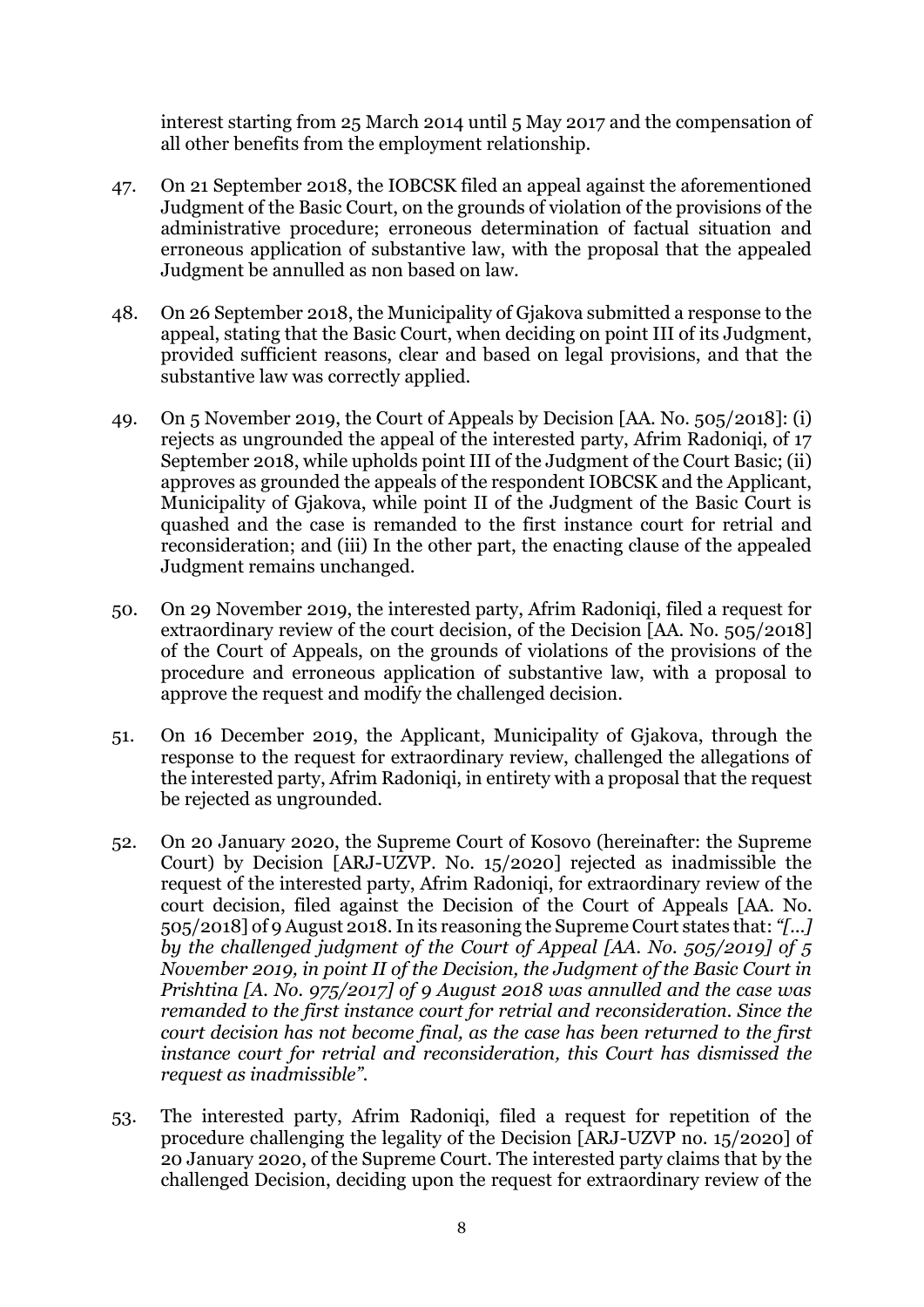court decision, whereby the interested party, Afrim Radoniqi, had challenged the decision of the second instance in the part where the decision of the first instance was upheld, which rejected the appeal of the interested party to annul the Decision [A/02/436/2017] of 15 May 2007 of the IOBCSK, in the part which annulled the decision of the first instance by the second instance court and it was not decided in the part where the claimant's appeal was rejected.

- 54. On 28 October 2020, the Supreme Court by Judgment [UPP-APP. No. 1/2020] allowed as grounded the proposal for repetition of the procedure of the claimant Afrim Radoniqi, filed against the Decision of the Supreme Court [ARJ-UZVP. No. 15/2020] of 20 January 2020, thus annulling the said Decision.
- 55. On 14 May 2021, the Basic Court by Decision [A. No. 2691/2019] approves as grounded the proposal of the Municipality of Gjakova, given in the submission of 11 May 2021, and the procedure according to the lawsuit of Afrim Radoniqi is terminated until the Constitutional Court of the Republic of Kosovo decides regarding the appeal of the Municipality of Gjakova of 28 April 2021, filed against the Judgment of the Supreme Court of Kosovo [UPP-APP. No. 1.2020] of 28 October 2020.

## **Comments of interested party Afrim Radoniqi**

56. On 24 June 2021, the interested party, Afrim Radoniqi, through the comments submitted to the Court states that *"the Applicant's complaint -the Municipality of Gjakova in the Constitutional Court is an abuse of procedural rights and has the sole purpose of prolonging the decision on merits of the labor dispute, which dispute has been initiated since 2014 and for the same subject of the statement of claim so far a total of 5 (five) Judgments/Decisions by the of first, second and third instance courts have been issued resulting in violation of the provisions of the Constitution, namely Article 34 (Right not to be tried two (2 ) times for the same criminal act)".*

## **Response of the Supreme Court of Kosovo**

- 57. On 2 July 2021, the Court received from the Supreme Court the answers to the questions posed: *(1) have you notified the Applicant, in this case the Municipality of Gjakova, regarding the proposal for repetition of the procedure? What is the legal obligation for such a notice?; and (2) The Applicant - Municipality of Gjakova, alleges that the Supreme Court has allowed the use of an unauthorized legal remedy, as the repetition of the Procedure is not defined in the Law on Administrative Conflicts, but only. What is the position of the Supreme Court regarding this allegation of the Municipality of Gjakova?*
- 58. The Supreme Court, in relation to the answer to the first question (1), stated that: *"regarding the requested information, we found that the claimant addressed this court with a request to review the decision [ARJ-UZVP. No. 15/2020] on 20.10.2020, because, according to the claimant, the Supreme Court has erroneously proceeded and reconsidered point II of the enacting clause of Decision AA. UZH. No. 505/2018 of 05.11.2019, of the Court of Appeals.*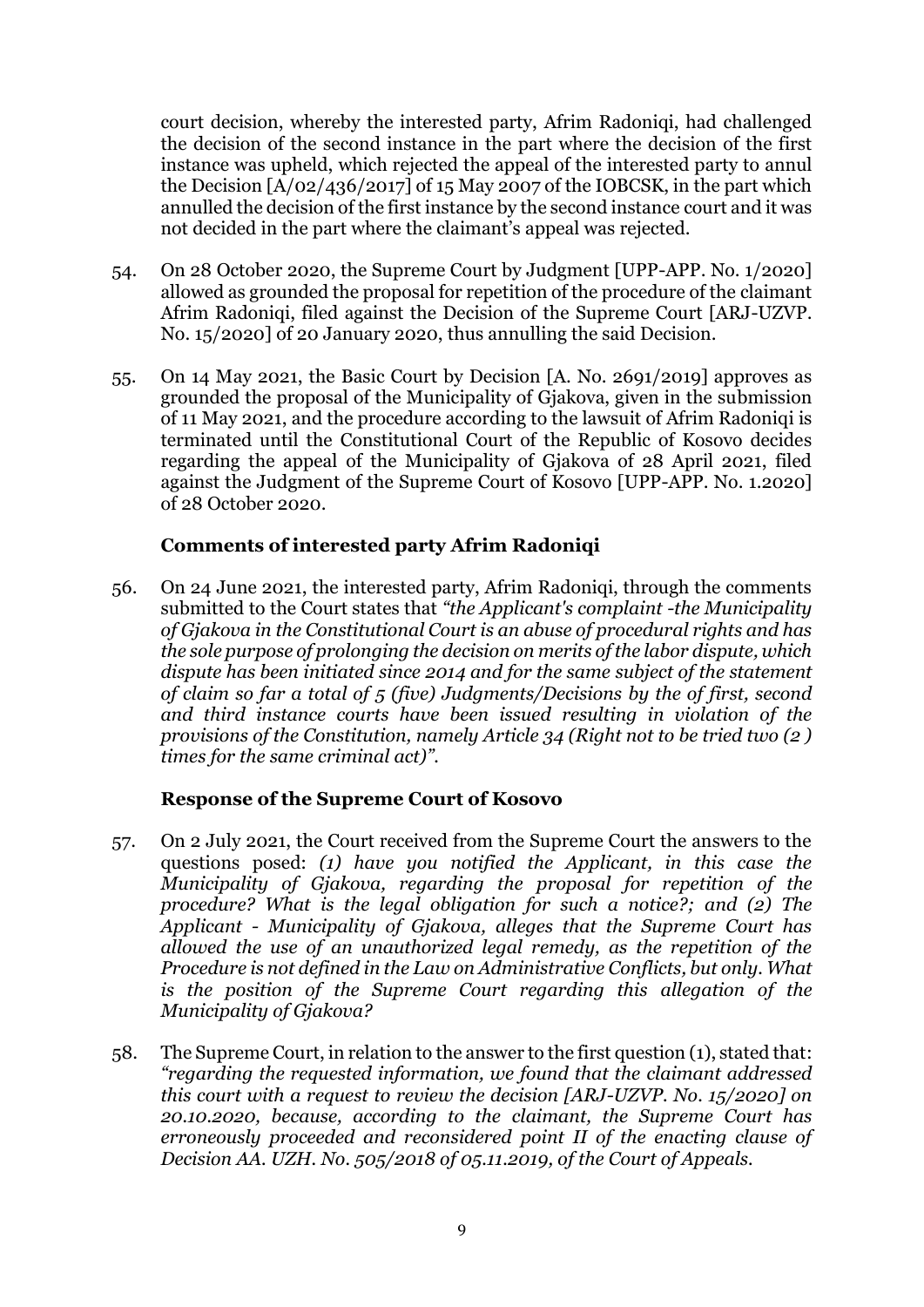*In the case file the Municipality of Gjakova was not a party to the proceedings and there is no evidence that this request was sent to the latter."*

59. The Supreme Court regarding the answer to the second question (2) stated that: *"as to the information for point 2) of your request, as a court administration we cannot comment on the court decision of the panel of this court and give any professional answer regarding the allegations of the Municipality of Gjakova, whether the use of this legal remedy is allowed, this it is a matter of professional assessment and competence of the panel of judges. The position of this court, according to the challenged judgment, until it is proven otherwise".*

# **Applicant's allegations**

60. The Applicant alleges that the challenged Judgment [UPP-APP. No. 1/2020] of 28 October 2020 of the Supreme Court, was rendered in violation of his fundamental rights and freedoms guaranteed by Article 31 [Right to Fair and Impartial Trial] of the Constitution and Article 6 (Right to a fair trial) of the ECHR. Consequently, the Applicant alleges that by the challenged Judgment, the following have been violated: (i) the principle of adversarial proceedings and the principle of equality of arms in the proceedings; and (ii) the principle of legal certainty related to the right to a reasoned court decision.

## *(i) Regarding the Applicant's allegation of violation of the principle of adversarial proceedings and equality of arms in the proceedings*

- 61. Initially, the Applicant states that while the interested party, Afrim Radoniqi, submitted a request for repetition of the procedure, the latter should be sent to the Applicant, namely the Municipality of Gjakova, as they had the status of "*the interested party*" in all proceedings conducted before the regular courts. Therefore, the Applicant, the Municipality of Gjakova, was prevented and denied the filing of response to that request and was prevented from submitting counter-evidence.
- 62. Accordingly, the Applicant states that as a result of not notifying the Municipality of Gjakova with the claimant's proposal for repetition of the procedure, the principle of equality of arms and the principle of adversarial proceedings have been violated. The Applicant states that according to the ECtHR, Article 6.1 of the Convention obliges the courts to conduct a proper examination of the submissions, arguments and evidence adduced by the parties, without prejudice of whether they are relevant to its decision (see, *similarly*, the ECtHR case, *Kraska v. Switzerland*, Judgment of 19 April 1993; *Barberà, Messegué and Jabardo v. Spain*, Judgment of 6 December 1988).
- 63. The Applicant states that in such an analogous situation, the Constitutional Court decided with Judgment in case no. KI193/19, Applicant *Salih Mekaj*. According to the Applicant, in the summary of this Judgment, the Court stated that that the principle of equality of arms and the principle of adversarial proceedings, as essential elements of the right to a fair and impartial trial, require the courts to strike a fair balance between the parties to the proceedings, as well as to enable them to have a substantive confrontation of claims and arguments.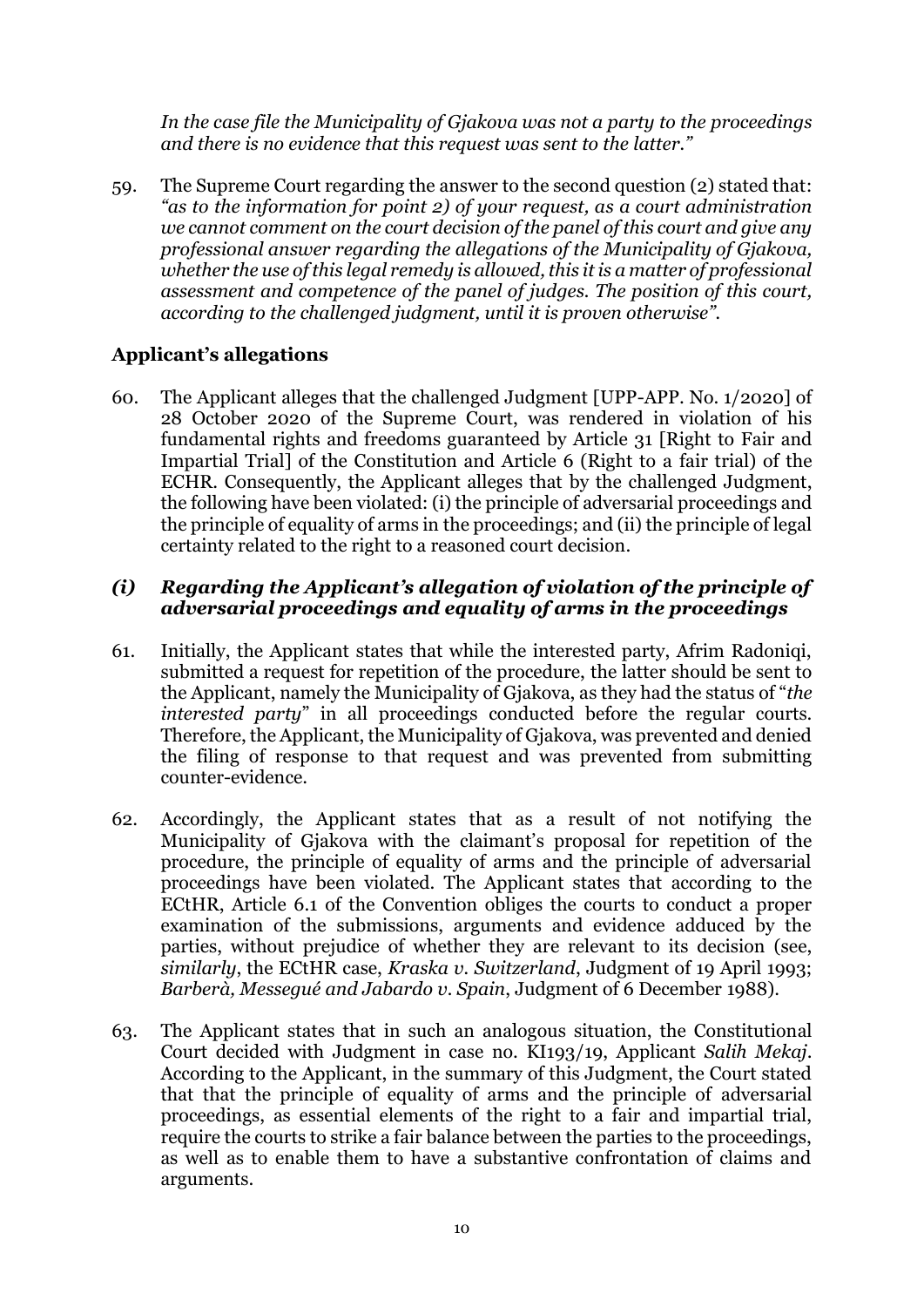64. Therefore, the Applicant further states that the analogy between the cases related to the procedural violations that preceded the challenged Judgment and the case KI193/19, with the Applicant *Salih Mekaj* is present. Article 6 of the ECHR [Right to a fair trial] in defining his civil rights and obligations states that "*everyone is entitled to a fair and public hearing within a reasonable time by an independent and impartial tribunal established by law*".

## *(ii) Regarding the allegation of violation of the principle of legal certainty related to the right to a reasoned court decision*

- 65. The Applicant initially states that the challenged Decision is arbitrary, which violates the principle of legal certainty, since in the reasoning of the challenged decision is not mentioned any reasoning regarding the permission to repeat the procedure. Such an action, namely silence, the total lack of justification of the admissibility of the request for repetition of the procedure by the Supreme Court, is an unconstitutional action.
- 66. The Applicant further states that the Constitutional Court in its decision found that the essential function of a reasoned decision, according to the ECtHR, is to demonstrate to the parties that they have been heard. Moreover, a reasoned decision gives an opportunity to the party to appeal against it, as well as the possibility of having the decision reviewed by an appellate body. It is only by giving a reasoned decision that there can be a public scrutiny of the administration of justice (see, *Hirvisaari v. Finland*, no. 49684/99, Judgment of 27 September 2001, paragraph 30; T*atishvili v. Russia*, application no. 1509/02, Judgment of 22 February 2007, paragraph 58; case of Court K197/16, Applicant "*IKK Classic*", Judgment of 9 January 2018, paragraph 46; and KI22/16, *N. Husaj*, Judgment of 9 June 2017, paragraph 40). Due to the failure to notify the Municipality of Gjakova about the claimant's proposal for repetition of the procedure, the principle of equality of arms and the principle of adversarial procedure have been violated. According to the ECtHR, Article 6.1 of the Convention obliges the courts to conduct a proper examination of the submissions, arguments and evidence adduced by the parties, without prejudice of whether they are relevant to its decision (see, the ECtHR case, *Kraska v. Switzerland*, Judgment of 19 April 1993; *Barbera, Messegue and Jabardo v. Spain, judgment of 6 December 1988).* According to the Applicant, this failure of the Supreme Court is a sufficient basis for the Constitutional Court to approve this constitutional complaint*.*
- 67. The Applicant further states that the challenged Judgment in its enacting clause states: *"The proposal of the claimant for repetition of the procedure is allowed, ..."*, whereas according to the Law on Administrative Conflicts, the legal institution of repetition of the procedure is not foreseen. The application of this non-existent institution in the administrative conflict procedure is not defined, since Law No. 03/L-202 on Administrative Conflicts, in Article 55, provides for review (not repetition of the procedure).
- 68. In addition, the Applicant states that the Supreme Court in this procedure, as there was no legal or factual basis to review the procedure or to repeat the procedure, has not provided any legal basis for review under Article 55 of the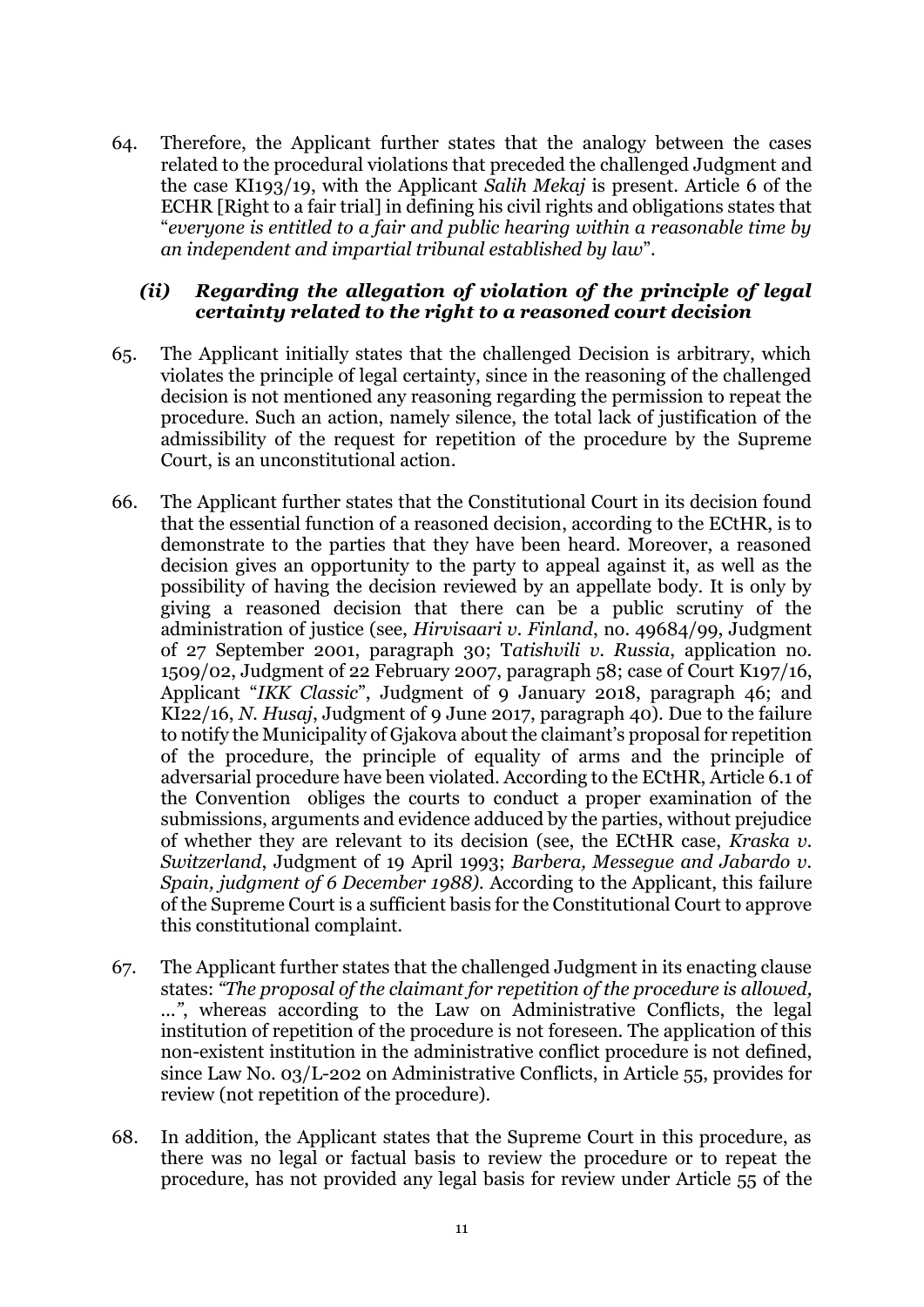LAC. The absolute lack of reasons why the "*proposal for repetition of the procedure*" is allowed represents a sufficient factual and legal basis that makes the challenged Judgment unlawful, creates legal uncertainty that represents a violation of basic constitutional principles.

- 69. The Applicant further states that even for the review estabished in Article 55 of the LAC, there is no basis for its admissibility, as the Supreme Court would have to consider the requirements of admissibility and effectiveness set out in Article 55.2 and articles 56 and 57 of the LAC. Whereas, the Supreme Court is satisfied with giving a general reasoning: *"Since this judgment annulled the judgment of the Supreme Court of Kosovo [ARJ UZVP. No. 15/2020] of 20 January 2020, by which the request for extraordinary review of the court decision was rejected as inadmissible, this court, assessing the reasons of the claimant given in the request for extraordinary review of the court decision, found that the latter are grounded".*
- 70. In the same line of argument, the Applicant states that the Constitutional Court must decide in this case that the Supreme Court of Kosovo "*applied the law in a manifestly erroneous manner*" and consequently had resulted in arbitrary and manifestly unreasonable conclusions towards it and that this arbitrary position of the Supreme Court sets a bad precedent, harmful to the legal system in the Republic of Kosovo.
- 71. Finally, the Applicant requests the Court: (I) to declare the constitutional complaint admissible; (II) to find a violation of Article 31 of the Constitution in conjunction with Article 6 of the ECHR, namely a violation of the principle of a fair trial under Article 6 of the ECHR; Article 31 [Right to a Fair and Impartial Trial] of the Constitution, the principle of legal certainty, the lack of necessary reasoning for a court decision, the violation of the principle of equality of arms and the principle of adversarial proceedings and the lack of reasoning of a court decision; (III) to declare invalid the Judgment of the Supreme Court of Kosovo [UPP-APP. No. 1/2020] of 28 October 2020; (IV) to remand the Judgment of the Supreme Court [UPP-APP. No. 1/2020] for reconsideration in accordance with the findings of this Judgment of the Constitutional Court; (V) to order the Supreme Court to notify the Constitutional Court, as soon as possible about the measures taken to implement the Judgment of the Court.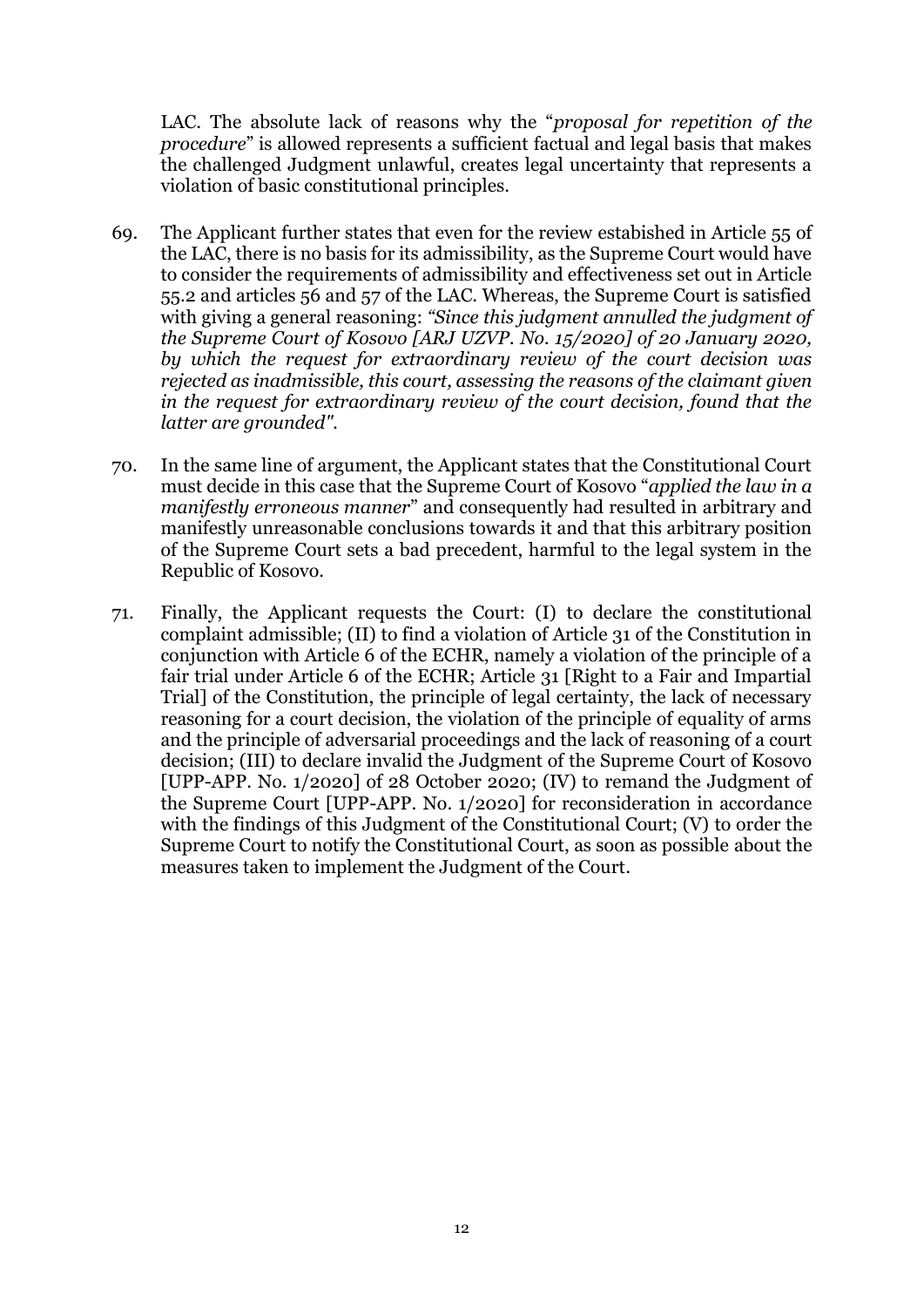#### **Relevant constitutional and legal provisions**

#### **Constitution of the Republic of Kosovo**

#### **Article 31 [Right to Fair and Impartial Trial]**

*1. Everyone shall be guaranteed equal protection of rights in the proceedings before courts, other state authorities and holders of public powers.* 

*2. Everyone is entitled to a fair and impartial public hearing as to the determination of one's rights and obligations or as to any criminal charges within a reasonable time by an independent and impartial tribunal established by law.* 

*3. Trials shall be open to the public except in limited circumstances in which the court determines that in the interest of justice the public or the media should be excluded because their presence would endanger public order, national security, the interests of minors or the privacy of parties in the process in accordance with law.* 

*[...]* 

#### **European Convention on Human Rights**

#### **Article 6 (Right to a fair trial)**

*1. In the determination of his civil rights and obligations or of any criminal charge against him, everyone is entitled to a fair and public hearing within a reasonable time by an independent and impartial tribunal established by*  law. Judgment shall be pronounced publicly but the press and public may *be excluded from all or part of the trial in the interests of morals, public order or national security in a democratic society, where the interests of juveniles or the protection of the private life of the parties so require, or to the extent strictly necessary in the opinion of the court in special circumstances where publicity would prejudice the interests of justice. [....]*

#### **Law No. 03/L-202 on Administrative Conflicts**

#### **Article 21**

*The position of the party in an administrative conflict has the person, to whom the annulment of contested administrative act shall cause direct or indirect damages.*

## **Article 30**

*1. The name of the court where the indictment is submitted, name, surname and residence, respectively the residence of the plaintiff shall be included in the indictment, the administrative act against which the indictment was addressed, and in which direction and volume the annulment of*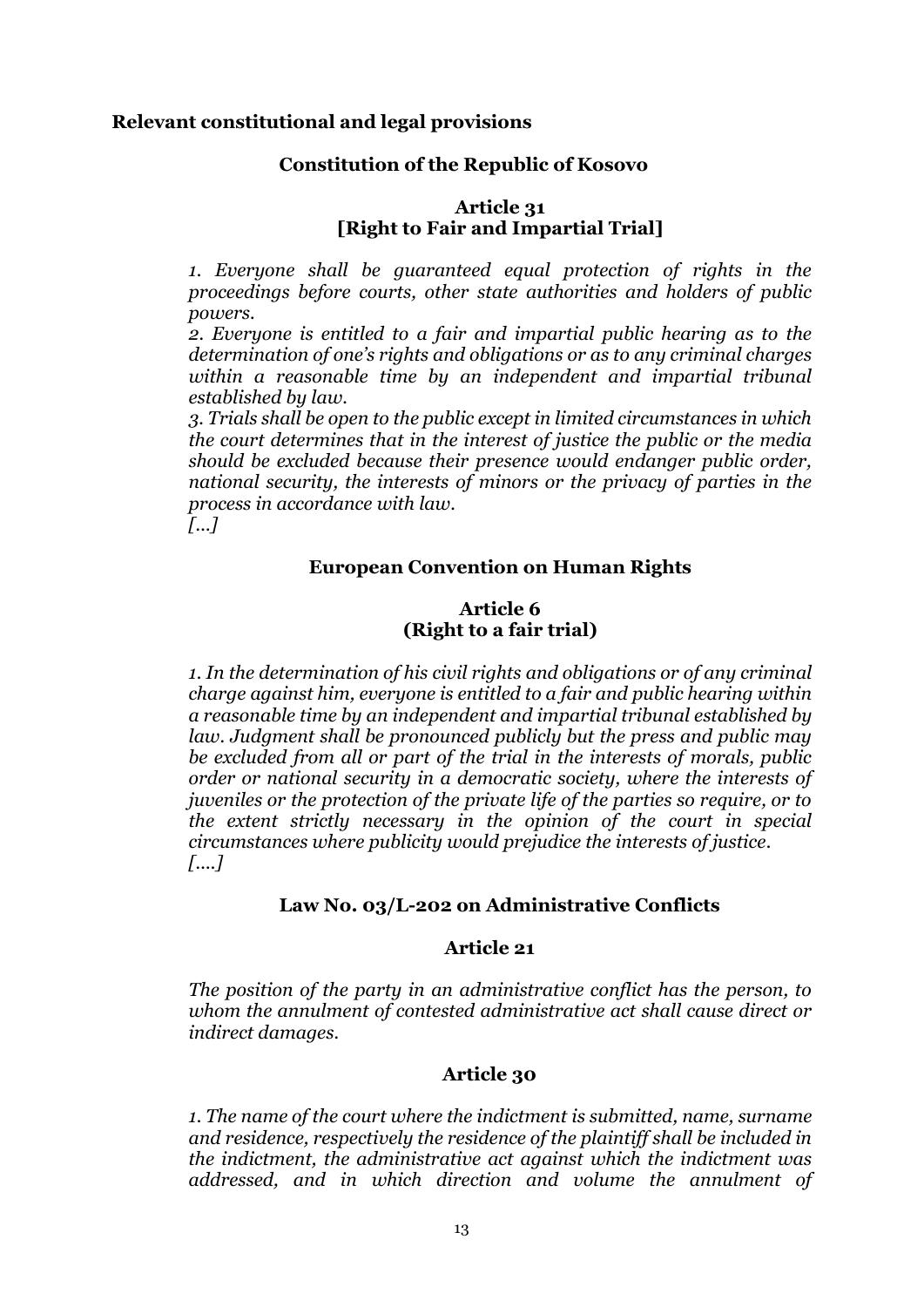*administrative act has been proposed. Together with the indictment the original or a copy of the contested act shall be attached.*

*2. If through indictment return of thing or compensation of harm is required, a certain request shall be submitted in the viewpoint of the thing or amount of harm.*

*3. Together with the indictment, a copy of the indictment and attached documents shall be presented for the indicted body and to any interested person, if there is such.*

#### **Article 55 Reviewing**

*1. The interested party may request reviewing of the decision in effect, when:*

*1.1. the party is informed about new facts, or if it finds or creates opportunities to use new proves, on which base the conflict shall be solved in more favorable manner for it, if this facts or proofs were raised or used in previous court procedure;*

*1.2. the court decision came as a consequence of judge's penal act, the court employee or the decision has been issued by fraudulence act of the representatives or the authorizer of the party, his/her objector, representative or by the objector authorizer, whereas this action presents penal act;*

*1.3. the decision is based on issued act decision on penal or civil matter, whereas this judgment has been annulled later by a final court decision;*

*1.4. the document, on which the decision is based is falsified, or if the witness, expert or party during the hearing before the court has given a mendacity declaration and the court decision was based on this declaration;*

*1.5. the party finds or creates opportunities to use the previous decision issued in the same administrative conflict; and*

*1.6. the interested person was not allowed to take part in the administrative conflict.*

*2. Because of the circumstances under sub-paragraph 1.1 and subparagraph 1.5 of this paragraph the reviewing shall be allowed only if the party, without her/his blame, was not able to raise these circumstances in the previous procedure.*

# **Article 60**

*1. On request for reviewing the court shall decide in a closed session.*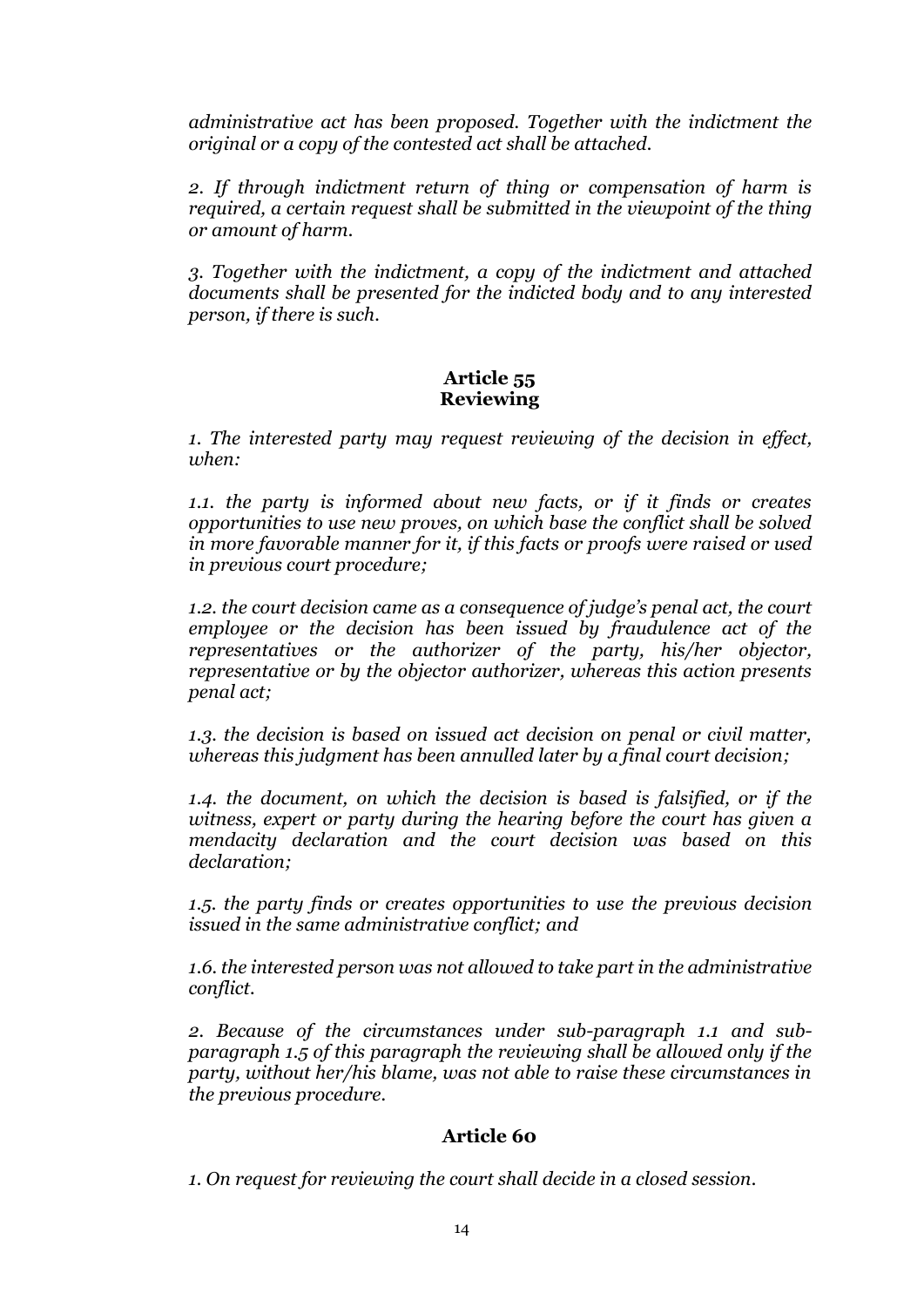*2. The Court shall overrule the request with the decision if the court verifies that the request was submitted by an unauthorized person or the request was not submitted on time, or that the party has not made believable the existence of legal basis for reviewing.*

*3. If the court does not overrule the request under paragraph 2 of this Article, then the request shall be delivered to the contested party and interested persons, and shall ask them to respond to the request within fifteen (15) days.*

## **Article 61**

*1. After the time-limit for response to the request for reviewing expires, the court shall decide on the request for reviewing by a judgment.* 

*2. If the reviewing is allowed, the previous decision shall be in whole or partly annulled.*

*3. Previous procedural actions, which does not influence in reviewing reasons shall not be repeated.* 

*4. By the judgment, by which the reviewing is allowed, shall be also decided on key issues.*

## **Article 63 Other procedure provisions**

*If this law does not contain provisions for the procedures on administrative conflicts, the law provisions on civil procedures shall be used.*

## **Article 53 [no title]**

*The court shall decide on the request for extraordinary review or the request for legal defense, as a rule, in a closed session, whereas the objected decision shall be reviewed only within the limits of the request.*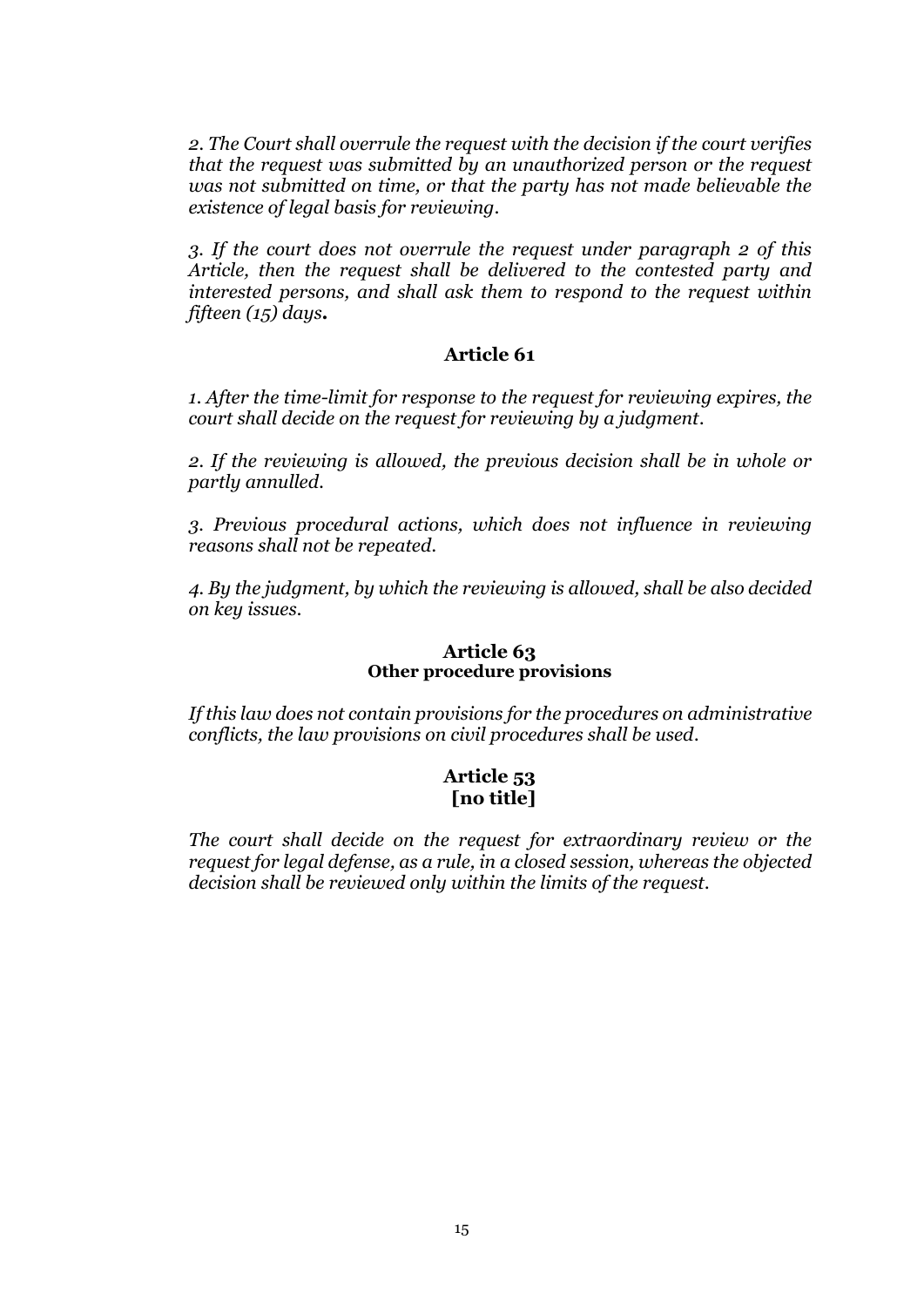## **Article 160 [no title]**

*160.1 A verdict compiled in written should have: summary, disposition, justification and guide on the right to file a complaint against the verdict. 160.2 The summary of the verdict should have: the name of the court, the name of the judge, the names of the parties and their address, the names of their legal representatives, brief narrative of the contesting issue and the amount, the ending day of the main hearing, the narrative of the parties and their legal representatives and with proxy that were present in the session of the kind as well as the day when the verdict was issued.* 

*160.3 The verdict disposition consists of: decision which approves or rejects special requests dealing with issue at stake and accessing requests, decision for existence or non-existence of the proposed requests to compensate it with statement of claim as well as the decision on procedural expenses.* 

*160.4 Justification of the verdict consists of: requests of parties, facts submitted and proposed proofs, which of the facts are validated, why and how they were validated, if they were validated according to the proof which proofs were used and how they were validated.* 

*160.5 The court specifically should show which provisions of the material right are applied in the case of deciding upon the requests from the parties. If necessary, the court will pronounce on the standing of the parties regarding the judicial basis for the contests, as well as for their proposals and turndowns, for which the court hasn't justified decisions issued earlier in the process.* 

*160.6 In the contumacy verdict, verdict on the basis of pleading guilty, verdict on the basis of withdrawing the charges, or the verdict due to the lack of attendance, the justification consists of only the reasons for issuing the verdict of the kind.*

# **Article 182**

# *[...]*

*182.2* 2 *Basic violation of provisions of contested procedures exists always:*

*[...]*

*n) if the decision has leaks due to which it' can't be examined, especially if the disposition of the decision is not understandable or contradictory in itself with the reasoning of the verdict, or when the verdict has no reason or which gives no justification for the final facts, or which reasoning are unclear, contradictory, or if in the final facts there are contradictions between what is said in the verdict, the main document or the procedural records and of the document or the minutes of proceeding;*

# **Admissibility of the Referral**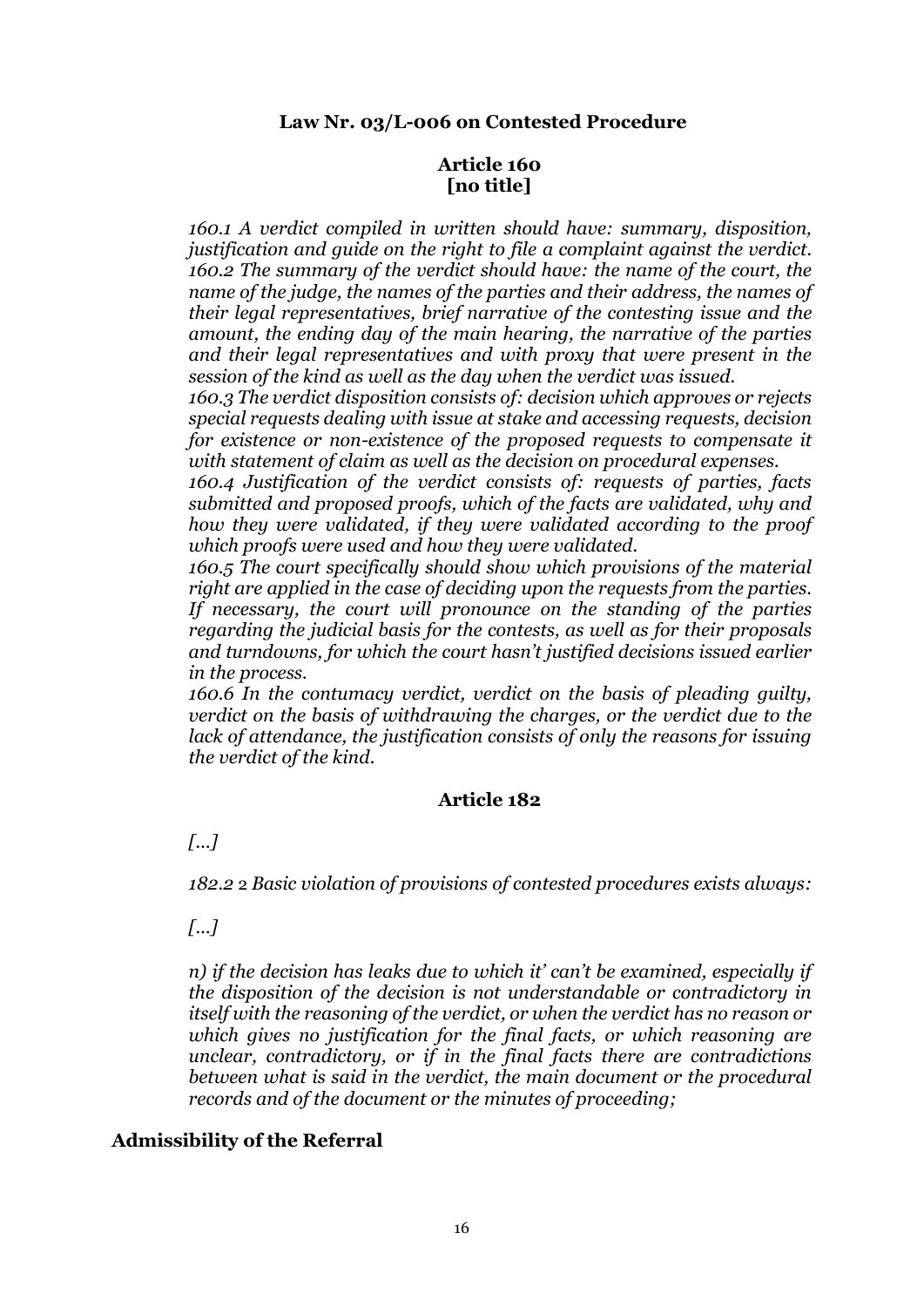- 72. The Court first examines whether the Applicant has met the admissibility requirements established in the Constitution, and further specified in the Law and in the Rules of Procedure.
- 73. In this respect, the Court initially refers to paragraph 4 of Article 21 [General Principles] and paragraphs 1 and 7 of Article 113 [Jurisdiction and Authorized Parties] of the Constitution, which establish:

## *Article 21*

*"[…]*

*4. Fundamental rights and freedoms set forth in the Constitution are also valid for legal persons to the extent applicable."*

## *Article 113*

"*1. The Constitutional Court decides only on matters referred to the court in a legal manner by authorized parties.*

*[...]*

7. *Individuals are authorized to refer violations by public authorities of their individual rights and freedoms guaranteed by the Constitution, but only after exhaustion of all legal remedies provided by law."* 

74. In addition, the Court also examines whether the Applicant has met the admissibility requirements as established in the Law. In this regard, the Court refers to Articles 47 (Individual Requests), 48 (Accuracy of the Referral) and 49 (Deadlines) of the Law, which stipulate:

#### Article 47 (Individual Requests)

*"1. Every individual is entitled to requestfrom the Constitutional Court legal protection when he considers that his/ her individual rights and freedoms guaranteed by the Constitution are violated by a public authority. 2. The individual may submit the referral in question only after he/she has exhausted all the legal remedies provided by the law."*

#### Article 48 [Accuracy of the Referral]

*"In his/her referral, the claimant should accurately clarify what rights and freedoms he/she claims to have been violated and what concrete act of public authority is subject to challenge."* 

> Article 49 [Deadlines]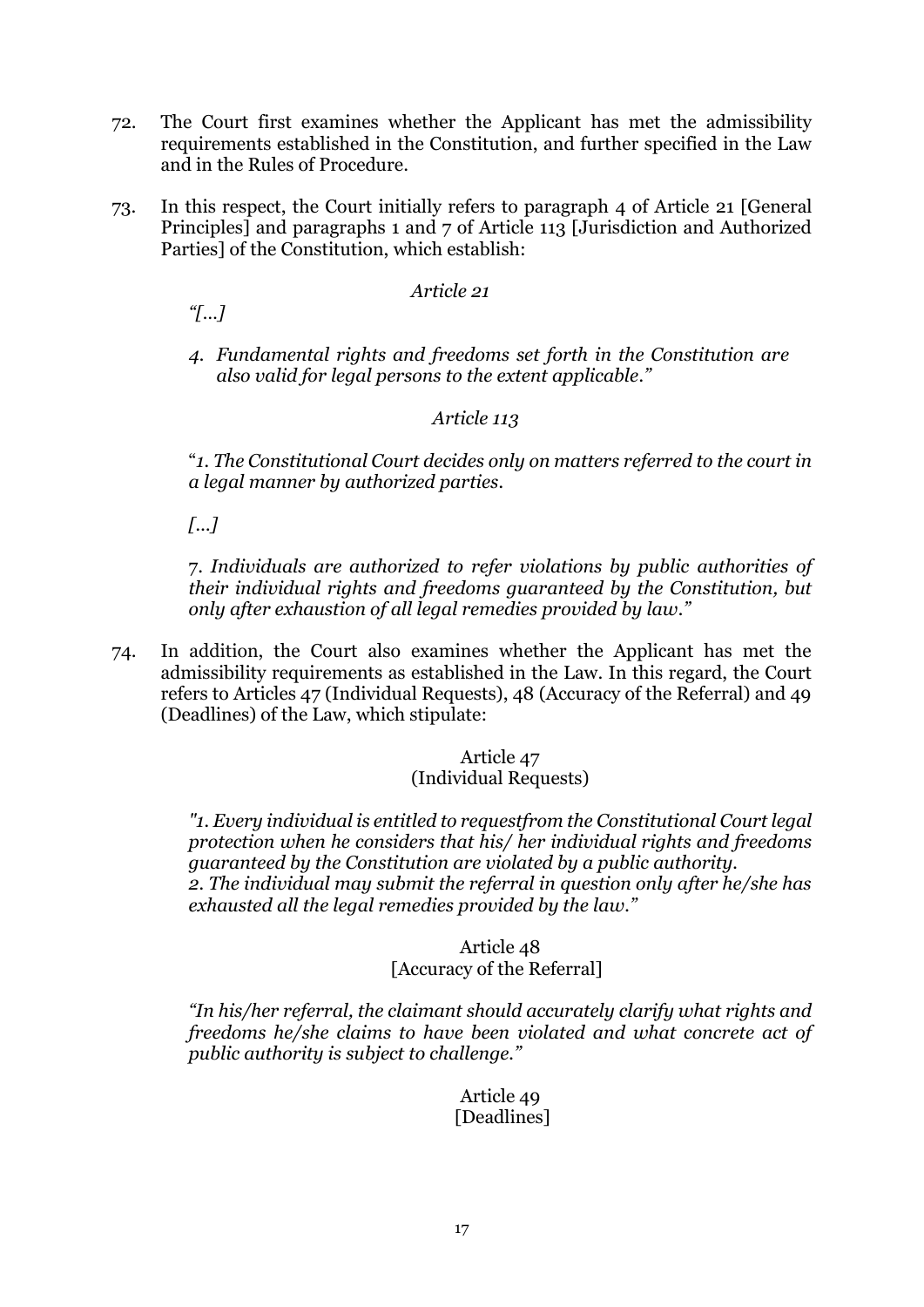*"The referral should be submitted within a period of four (4) months. The deadline shall be counted from the day upon which the claimant has been served with a court decision...".* 

- 75. Initially, The Court clarifies that, in accordance with Article 21.4 of the Constitution, the Applicant is entitled to file a constitutional complaint, referring to alleged violations of its fundamental rights and freedoms, which apply to individuals as well as to legal persons (see cases of the Court, K110/20, Applicant "*Regional Water-Supply Company "Hidroregjioni Jugor" J.S.C*. - *Unit Malësia e Re Prizren*, Resolution on Inadmissibility of 5 October 2020, paragraph 35; case KI41/09, Applicant *University AAB-RIINVEST L.L.C*., Resolution on Inadmissibility of 3 February 2010, paragraph 14).
- 76. Further, regarding the fulfillment of the abovementioned procedural criteria, the Court notes that the Applicant is an authorized party, challenging an act of a public authority, namely Judgment [UPP-APP. No. 1/2020] of 28 October 2020 of the Supreme Court, after having exhausted all legal remedies provided by Law. The Applicant has also clarified the fundamental rights and freedoms it alleges to have been violated, in accordance with the requirements of Article 48 of the Law and submitted the Referral in accordance with the deadlines set out in Article 49 of the Law.
- 77. Finally and after the review of the Applicant's constitutional complaint, the Court considers that the Referral cannot be considered as manifestly ill-founded on constitutional basis as established in paragraph (2) of Rule 39 of the Rules of Procedure (see, also ECtHR case *Alimuçaj v. Albania*, Application No. 20134/05, Judgment of 9 July 2012, paragraph 144, and see similarly the case of Court KI27/20, Applicant *Movement VETËVENDOSJE!*, Judgment of 22 July 2020, paragraph 43).
- 78. The Court also finds that the Applicant's Referral meets the admissibility criteria established in paragraph (1) of Rule 39 of the Rules of Procedure. The latter cannot be declared inadmissible on the basis of the criteria set out in paragraph (3) of Rule 39 of the Rules of Procedure.

## **Merits of the Referral**

79. The Applicant alleges that the challenged Judgment [UPP-APP. No. 1/2020] of 28 October 2020 of the Supreme Court, was rendered in violation of its fundamental rights and freedoms guaranteed by Article 31 of the Constitution and Article 6 of the ECHR. Consequently, the Applicant alleges that by the challenged Judgment the following have been violated: (i) the principle of adversarial proceedings and the principle of equality of arms in proceedings; and (ii) the principle of legal certainty as to the right to a reasoned court decision. In assessing the admissibility of these allegations, the Court will also apply the case law of the European Court of Human Rights (hereinafter: ECtHR), in accordance with which, the Court under Article 53 [Interpretation of Human Rights Provisions] of the Constitution is obliged to interpret the fundamental rights and freedoms guaranteed by the Constitution.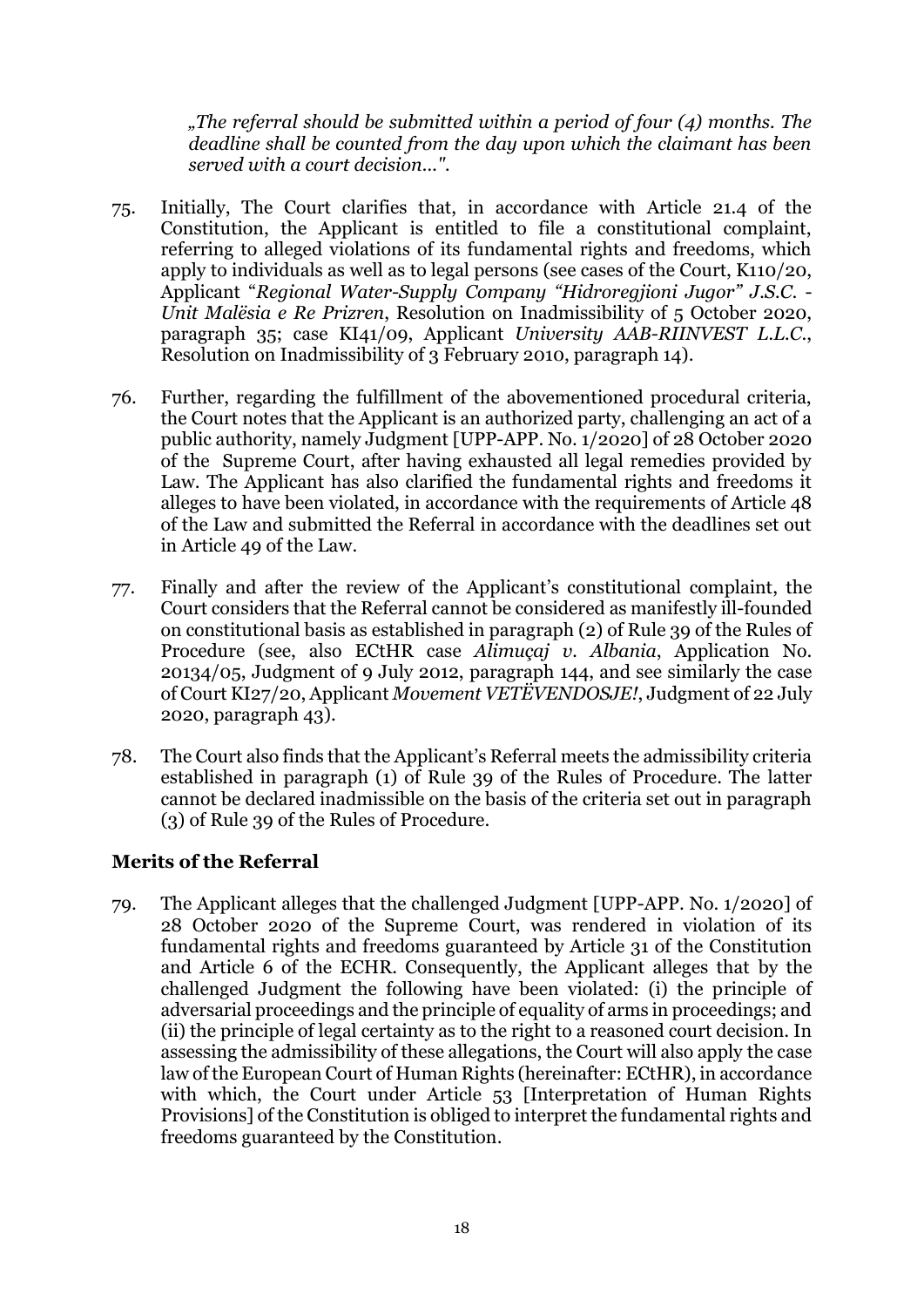80. The Court first recalls that the Applicant alleges that the challenged Judgment of the Supreme Court violated its right to a fair and impartial trial, guaranteed by Article 31 of the Constitution, in conjunction with Article 6 of the ECHR, namely the Applicant specifies that in its case have been violated: I. The principle of adversarial proceedings and the principle of equality of arms in the procedure, as a result of failure to notify it about the request for repetition of the procedure filed by the interested party, Afrim Radoniqi; and II. The principle of legal certainty related to the right to a reasoned court decision, regarding the reasoning for allowing the claimant's proposal for repetition of the procedure.

## *I. Regarding the allegation of violation of the principle of adversarial proceedings and equality of arms in the procedure*

- 81. The Court first recalls that the Applicant relates its allegation of violation of the principle of equality of arms and the principle of adversarial proceedings to the failure to send a proposal for repetition of the proceedings submitted by the interested party, Afrim Radoniqi, and not giving the opportunity to submit a response to this request.
- 82. Consequently, in the light of the Applicant's allegations, the Court will elaborate on the general principles developed in the case law of the ECtHR regarding the adversarial principle and the principle of equality of arms.
- 83. Finally, the Court, in considering and elaborating on the general principles established through the case law of the ECtHR regarding the principle of adversarial proceedings and equality of arms, will consider and assess whether the cases of the ECtHR and of the Court mentioned by the Applicant in its Referral refers to similar factual and legal circumstances as those in its case and will also assess whether these cases are applicable in its case.

# *a. General principles according to the case law of the Court and of the ECtHR regarding adversarial principle and the equality of arms*

- 84. The concept of a fair trial includes the fundamental right to a trial based on the principle of adversarial proceedings. At the same time, this principle is closely related to the principle of equality of arms (see, the ECtHR case *Regner v. Czech Republic*, Judgment of 19 September 2017, paragraph 146).
- 85. The Court, referring also to the case-law of the ECtHR, first reiterates that the principle of "*equality of arms*" is an element of a broader concept of a fair trial (see ECtHR case *Borgers v. Belgium*, no. 12005/86, Judgment of 30 October 1991, paragraph 24).
- 86. The ECtHR and the Court in case law emphasized that the principle of *"equality of arms"*, requires *"fair balance between the parties"* where each party must be afforded a reasonable opportunity to present his or her case, under conditions that do not place him/her at a substantial disadvantage *vis-a-vis* his/her opponent (see the cases of the ECtHR *Yvon v. France*, application no. 44962/98, Judgment of 24 July 2003, paragraph 31 and *Dombo Beheer B.V. v. the Netherlands*, application no. 14448/88, Judgment of 27 October 1993, paragraph 33 see also other references in this Judgment, *Öcalan v. Turkey* [GC],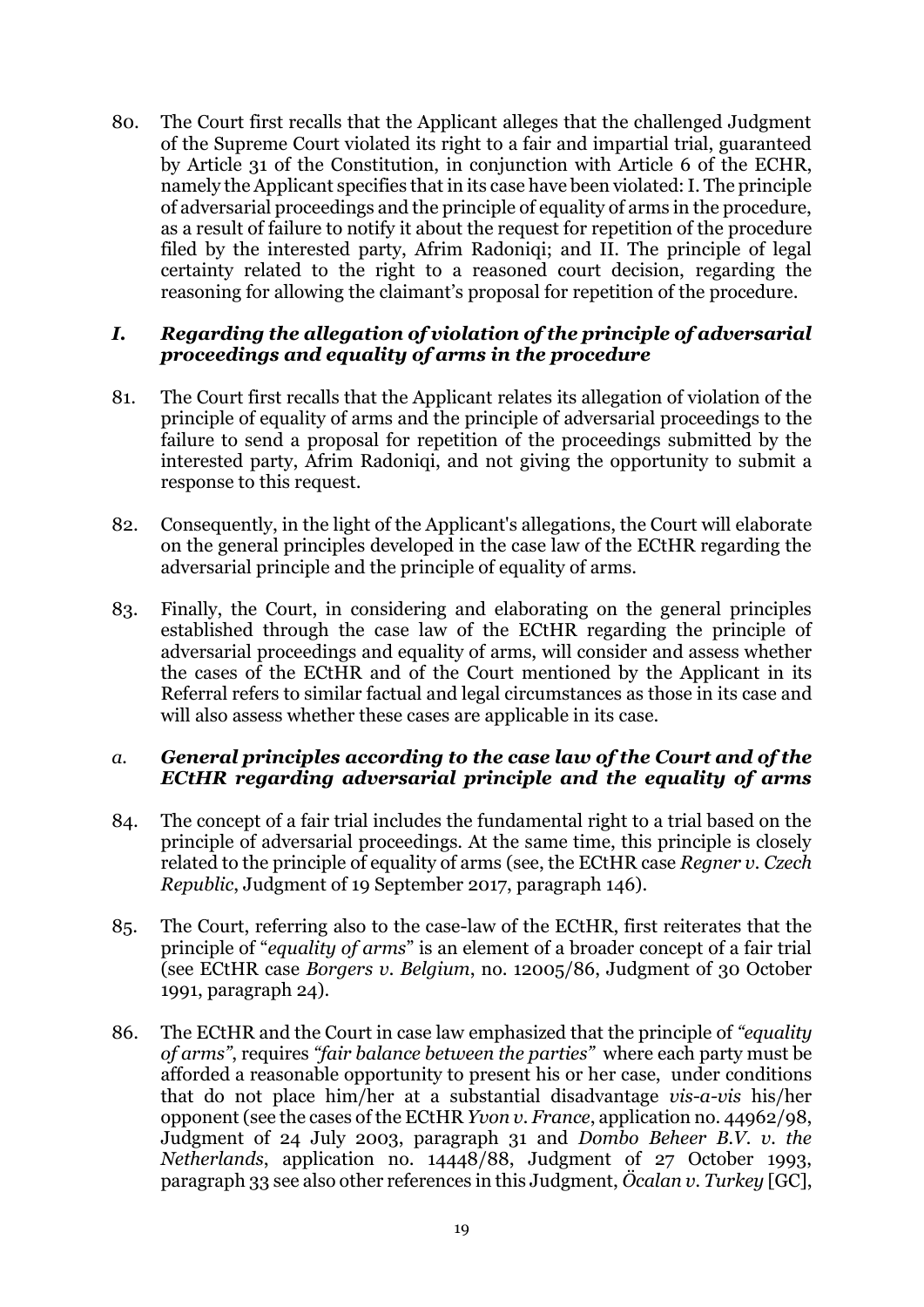paragraph 140, *Grozdanoski v. Former Yugoslav Republic of Macedonia,*  application no. 2150/03, Judgment of 31 May 2007, see also the cases of the Court: KI230/19, with Applicant *Albert Rakipi,* Judgment of 8 January 2021, paragraph 98; KI239/19, with Applicant *Hakif Veliu,* Resolution on Inadmissibility of 19 March 2021, paragraph 112; KI52/12, Applicant *Adije Iliri,*  Judgment of 5 July 2013, KI103/10, Applicant *Shaban Mustafa,* Judgment of 20 March 2012, paragraph 40*).* 

- 87. The Court further recalls that the case law of the ECtHR has established that the requirement of equality of arms, in terms of a fair balance between the parties, applies in principle to both civil and criminal cases (see the case of the ECtHR). of: *Dombo Beher BV v. the Netherlands*, Judgment of 27 October 1993, paragraph 33). Also, the claims arising from the right to adversarial proceedings are in principle the same in both civil and criminal cases (see ECtHR case: *Werner v. Austria*, Judgment of 24 November 1997, paragraph 66).
- 88. In addition, the Court also notes that a fair trial also includes the right to a trial in accordance with the "*principle of adversarial proceedings*", a principle which is linked to the principle of "*equality of arms*". In this context, there has been considerable development in the case law of the ECtHR, in particular as regards the importance attached to appearances and the increase in public attention or sensitivity to the proper administration of justice (see *Borgers v. Belgium*, cited above, paragraph 24).
- 89. The right to adversarial proceedings means in principle the possibility for the parties to a criminal or civil trial to have knowledge of and comment on all evidence received or submissions submitted, even by an independent member of the national legal service, in order to influence the court decision (see ECtHR cases: *Ruiz-Mateos v. Spain*, Judgment of 23 June 1993, paragraph 63; *McMichael v. United Kingdom*, Judgment of 24 February 1995, paragraph 80; *Vermeulen v. Belgium*, Judgment of 20 February 1996, paragraph 33; *Lobo Machado v. Portugal*, Judgment of 20 February 1996, paragraph 31; *Kress v. France*, Judgment of 7 July 2001, paragraph 74). This request can also be applied before a Constitutional Court (see ECtHR case: *Milatová and Others v. the Czech Republic*, Judgment of 21 June 2005, paragraphs 63-66; *Gaspari v. Slovenia*, Judgment of 21 July 2009, paragraph 53).
- 90. Examples of non-compliance with the principle of equality of arms, namely the ECtHR found that this principle had been violated in cases where one of the parties had been placed at a clear disadvantage: the complaint of one party was not given to the other party, which there was therefore no opportunity to respond (see ECtHR case: *Beer v. Austria*, Judgment of 6 February 2001, paragraph 19).

# *b. Application of these principles in the case of the Applicant*

91. The Court first recalls the allegation of the Applicant, the Municipality of Gjakova, of violation of the principle of equality of arms and the principle of adversarial proceedings as a result of not submitting the proposal for repetition of the procedure submitted by the interested party, Afrim Radoniqi, and not giving it the opportunity to submit a response to this request.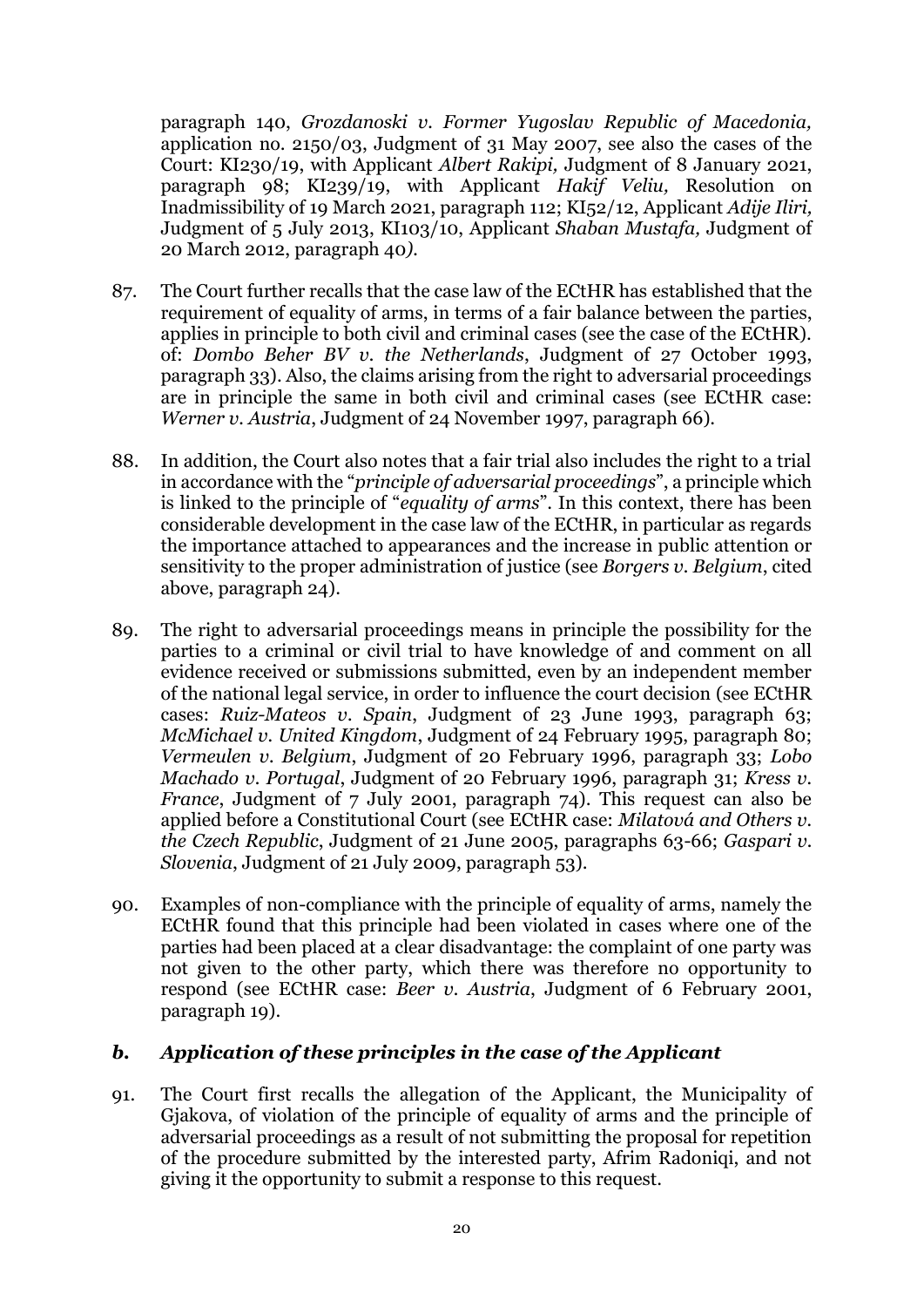- 92. With regard to this allegation of the Applicant, the Court recalls that it requested information from the Supreme Court whether it had notified the Applicant, the Municipality of Gjakova, regarding the proposal to repeat the proceedings? How and what was the legal obligation for such a notice?
- 93. The Supreme Court in its response to the Court of 2 July 2021 stated the following:

*"Regarding the requested information, we found that the claimant addressed this court with a request to review the decision [ARJ-UZVP. No. 15/2020] on 20.10.2020, because, according to the claimant, the Supreme Court has erroneously proceeded and reconsidered point II of the enacting clause of Decision [AA. UZH. No. 505/2018] of 05.11.2019, of the Court of Appeals.*

*In the case file the Municipality of Gjakova was not a party to the proceedings and there is no evidence that this request was sent to the latter."*

94. The Court further places emphasis on (i) paragraph 3 of Article 60; and (ii) paragraph 1 of Article 61 of the Law on Administrative conflicts, which establish:

*Article 60* 

*[...]*

*3. If the court does not overrule the request under paragraph 2 of this Article, then the request shall be delivered to the contested party and interested persons, and shall ask them to respond to the request within fifteen (15) days.*

*[...]*

*Article 61* 

*1. After the time-limit for response to the request for reviewing expires, the court shall decide on the request for reviewing by a judgment.*

- 95. First, the Court notes that the Supreme Court in its reply of 2 July 2021, states that it has not submitted a request for repetition of the procedure to the Municipality of Gjakova. Also, the Supreme Court declares that the Municipality of Gjakova was not a party to the proceedings. Despite the answer given, the Court notes that there was an obligation to send the request for repetition of the procedure to the opposing party and interested persons, which derived from the abovementioned provisions of the Law on Administrative Conclicts
- 96. The Court recalls that the ECtHR and the Court in their case-law have emphasized that the principle of "*equality of arms*" requires "*a fair balance between the parties*", where each party must be given a reasonable opportunity to present its case in conditions which do not place it in considerably unequal position *vis-à-vis* the opposing party. In this regard, the Court considers that the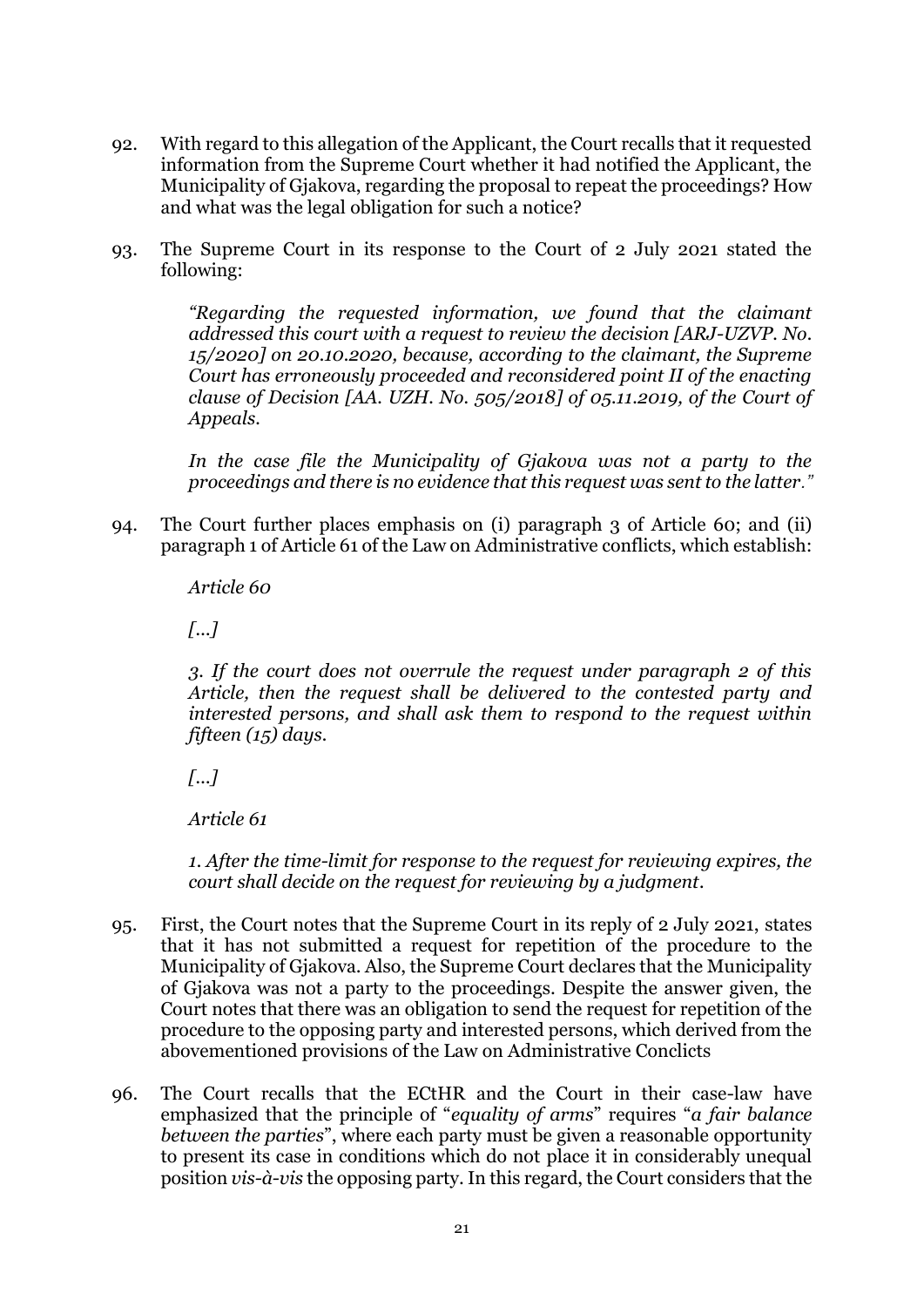Supreme Court has failed to guarantee the application of the principle of equality of arms and the principle of adversarial proceedings, because the Applicant has been placed at a considerable disadvantage *vis-à-vis* the claimant, the interested party Afrim Radoniqi, being deprived of the opportunity to have a real and substantive confrontation with the arguments and allegations presented by the interested party, as an opposing party in the procedure.

- 97. The right to adversarial proceedings in principle means the possibility for the parties in the criminal or contested proceedings to be aware of and comment on all the evidence administered or on the submissions submitted, even by an independent member of the national legal service, as well as to influence the court decision. Thus, the Court considers that the obligation to notify the opposing party, by the courts, of the exercise of legal remedies against them, is not an end in itself. This obligation is a necessary procedural step to enable the parties to be treated equally, to be able to challenge the claims and arguments of the opposing party and to present their case effectively (see the case of Court KI193/19, with Applicant *Salih Mekaj*, Judgment of 31 December 2020, paragraph 59).
- 98. Therefore, the Court considers that this non-submission of the abovementioned request and the lack of any opportunity for the Applicant, the Municipality of Gjakova, to respond to the request for repetition of the procedure of the interested party, Afrim Radoniqi, constitutes a violation of principles of adversarial proceedings and equality of arms as guaranteed by Article 31 of the Constitution in conjunction with Article 6 paragraph 1 of the ECHR (see, *mutandis mutandis*, case of Court KI209/19, by Applicant *Memli Krasniqi*, Judgment of 26 November 2020, paragraph 57).
- 99. The Court reiterates that examples of non-compliance with the principle of equality of arms, namely the ECtHR has found that this principle has been violated in cases where one of the parties has been placed in a clearly unfavorable position: the complaint of one party has not been served on the other; which thus failed to respond (see, case of ECtHE: *Beer v. Austria*, Judgment of 6 February 2001, paragraph 19).
- 100. Accordingly, the Constitutional Court considers that this failure of the Supreme Court constitutes an insurmountable procedural flaw, as the Applicant has been deprived of his right to a fair trial, which is guaranteed by Article 31 of the Constitution and Article 6.1 of the ECHR.
- 101. Therefore, the Court finds that there has been a violation of Article 31 of the Constitution in conjunction with Article 6 paragraph 1 of the ECHR.
- 102. The Court further clarifies that when it examines the proceedings as a whole, in conjunction with Article 31 of the Constitution, first of all assesses: 1) whether the Applicant has had the opportunity to present arguments and evidence, which it considers relevant to its case during the various stages of the proceedings; 2) if it has been given the opportunity to effectively challenge the arguments and evidence presented by the opposing party, and if all the arguments which were relevant to the resolution of its case, viewed objectively, were duly heard and examined by the courts; 3) whether the factual and legal reasons against the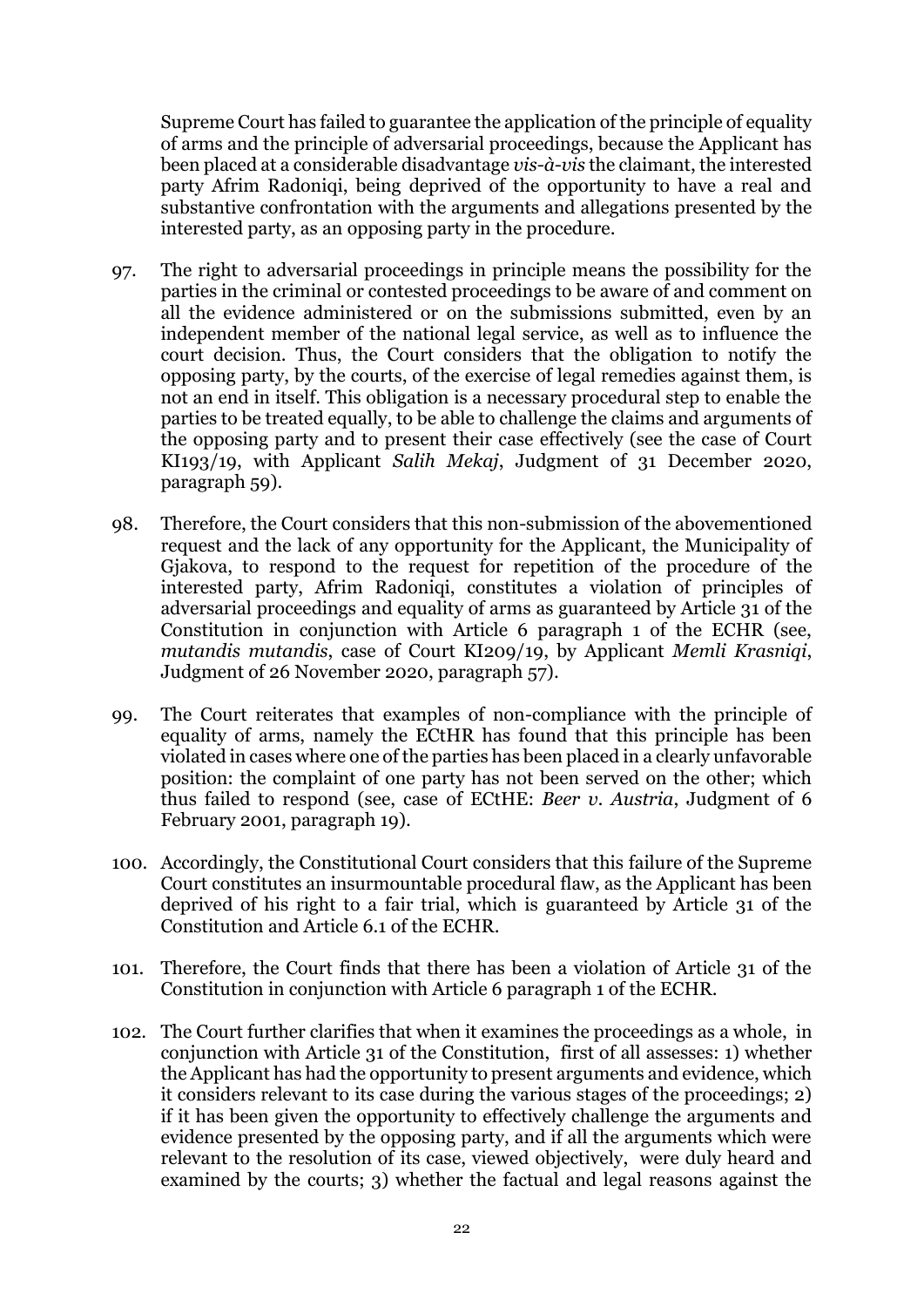challenged decisions were examined in detail; 4) if according to the circumstances of the case, the proceedings, viewed in their entirety, were fair (see, *mutatis mutandis*, the case of the Court: KI193/19, Applicant *Salih Mekaj*, cited above, paragraph 62; no. KI118/17, Applicant *Sani Kervan and others*, Resolution on Inadmissibility, of 16 February 2018, paragraph 35; see also *Garcia Ruiz v. Spain*, ECtHR, Application no. 30544/96, Judgment of 21 January 1999, paragraph 29).

103. Given that the Court has found a violation of the principles of adversarial proceedings and of equality of arms in the context of the right to a fair trial guaranteed by Article 31 of the Constitution and in conjunction with Article 6 of the ECHR, it does not consider it necessary to examine separately the allegations regarding the principle of legal certainty related to the right to a reasoned court decision, regarding the reasoning for allowing the claimant's proposal for repetition of the procedure.